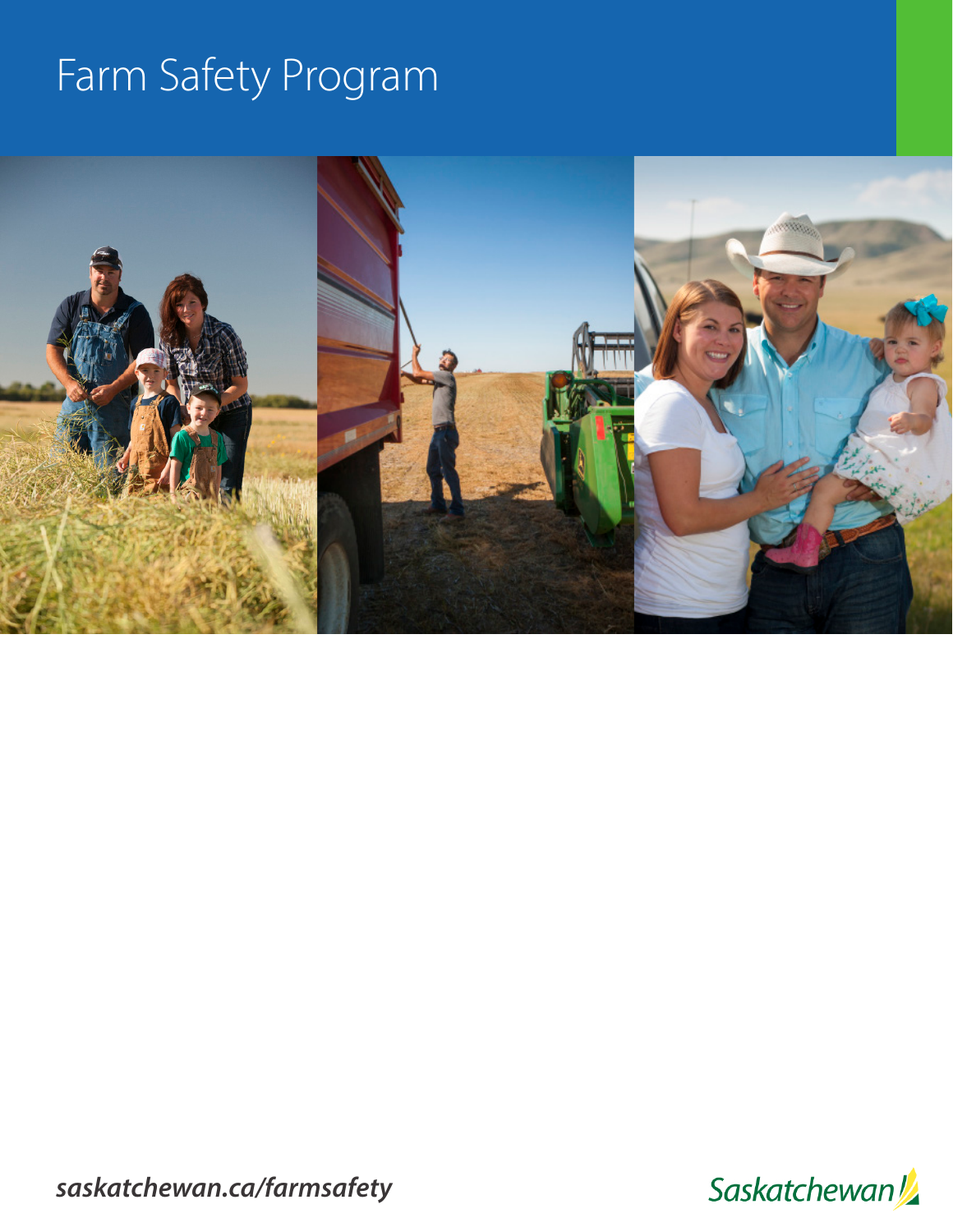# <span id="page-1-0"></span>About This Publication

You will find this publication useful if you operate a farm or a ranch as a business. The *Farm Safety Program* is about management practices that will help ensure the health and safety of everyone on your farm.

The program provides:

- A 10-step plan to help you protect your employees, your family, and yourself from injuries and illness on your farm;
- Information on how the occupational health and safety legislation applies to farms and ranches; and
- References to resources that can help you develop your farm safety plan.

If you have a specific question or concern about safety and health on your farm that is not covered in the *Farm Safety Program*, you can contact:

> Ministry of Labour Relations and Workplace Safety Occupational Health and Safety Division 300-1870 Albert Street Regina, Saskatchewan S4P 4W1

> > Toll Free: 1-800-567-7233

Website: [saskatchewan.ca](http://www.saskatchewan.ca)

The *Farm Safety Program* does not replace *The Saskatchewan Employment Act* or *The Occupational Health and Safety Regulations, 2020*.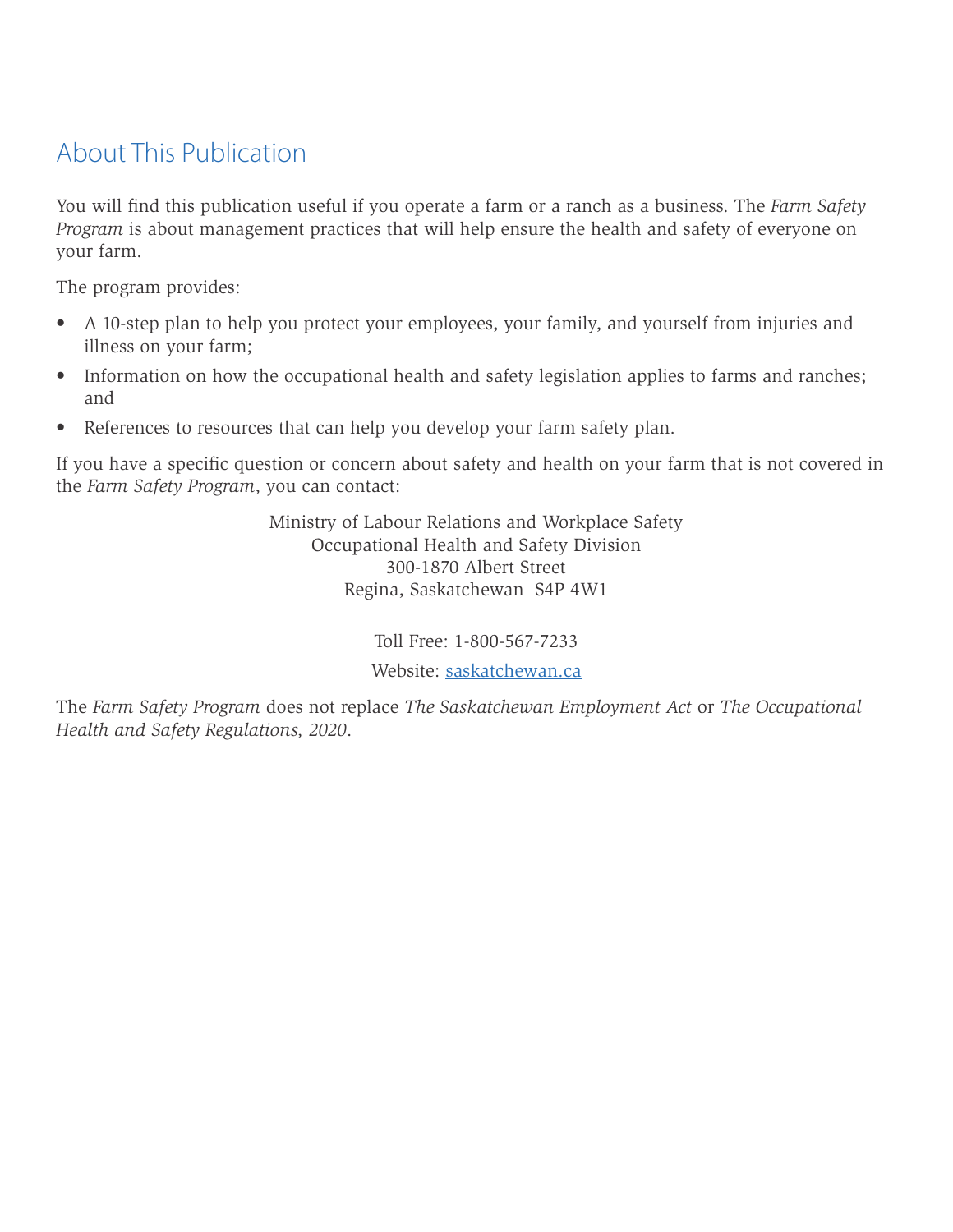# Table of Contents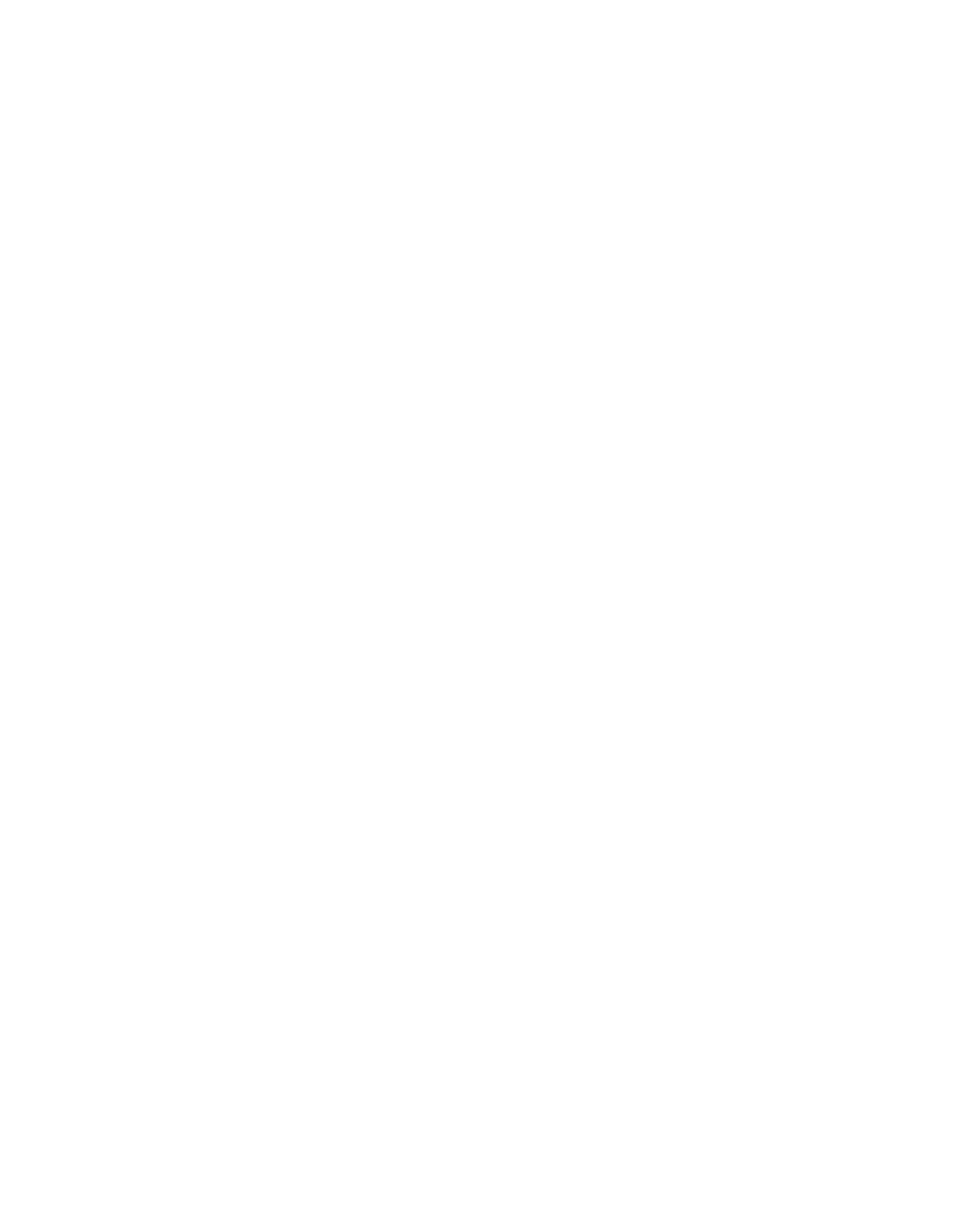## <span id="page-4-0"></span>Introduction

As a business person and farmer, you understand that people (including family members who work on the farm) are your number one resource. Workplace incidents that result in serious injury or death can threaten the very survival of the family farm and jeopardize the future and well-being of all those who rely upon it.

Too many farmers, family members and farm workers are killed and injured on the farm each year. All injuries and accidents are preventable. Together, as a community, we need to make a commitment to eliminate all workplace injuries and illnesses and the needless suffering they cause.

This publication provides guidance about how farmers and their employees can best meet their legal responsibilities and prevention commitment to create and maintain a safe and healthy workplace for the benefit of themselves and those who work with them or depend upon them.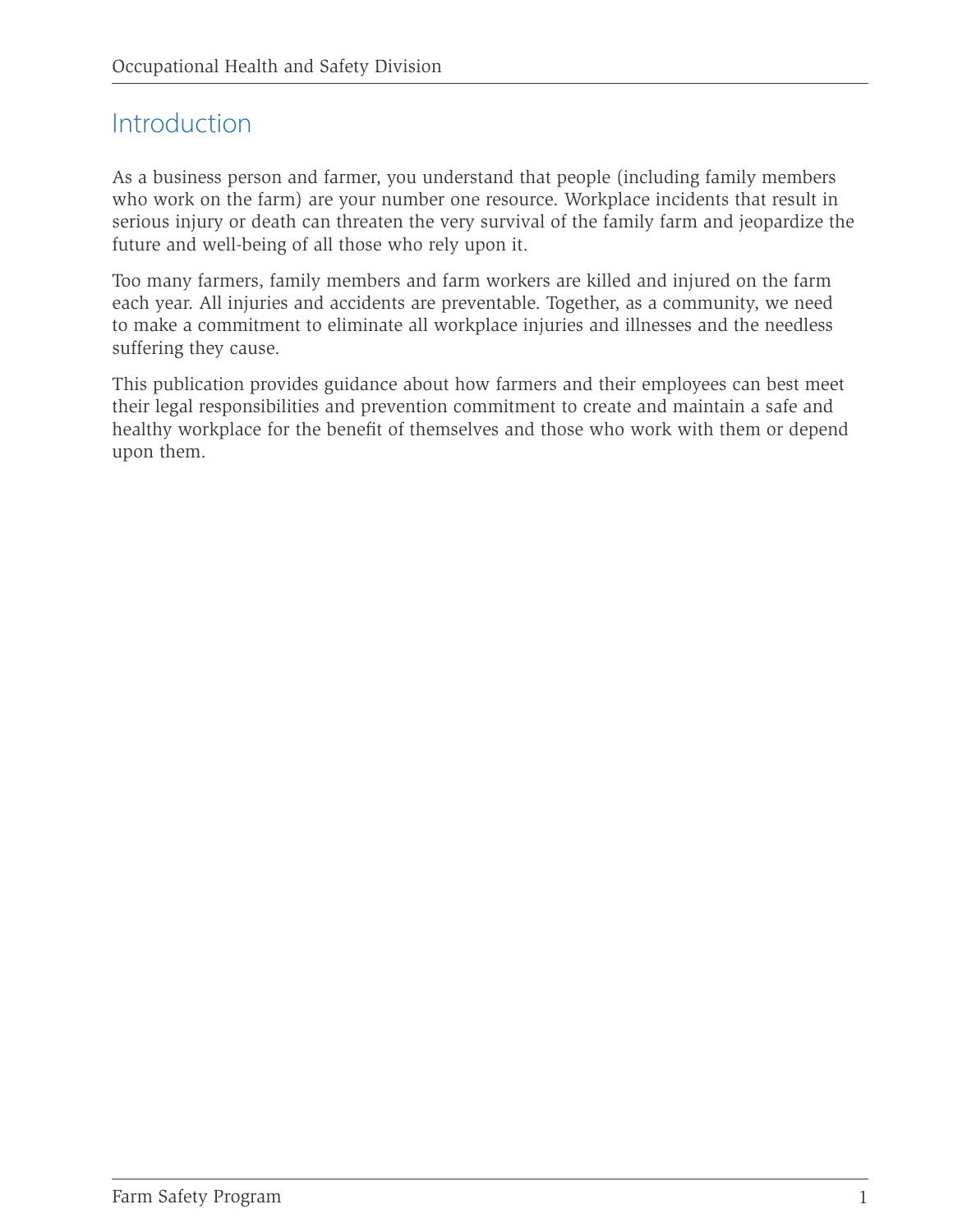# <span id="page-5-0"></span>Who is Responsible for Health and Safety?

*The Saskatchewan Employment Act* (The Act) and *The Occupational Health and Safety Regulations, 2020* apply to all workplaces, including farms.

*The Saskatchewan Employment Act* places responsibilities for health and safety on everyone who works in or in relation to the workplace. These individuals include employers, workers, self-employed persons, supervisors, contractors, prime contractors, owners and suppliers. The level of responsibility for each of these persons is based on the extent of their authority and control over the workplace.

Workers are also given three basic health and safety rights under *The Saskatchewan Employment Act*.

- The **right to know** about the hazards of their jobs. They should know how to recognize and deal with those hazards so they won't cause injury or health problems to themselves or to others in the workplace.
- The **right to participate** in health and safety in the workplace. Employers should consult with them about matters that affect their safety.
- The **right to refuse** work that they believe to be unusually dangerous to themselves and/or others in the workplace.

The employer has the most control over the business and has the greatest degree of responsibility to ensure health and safety standards are met. This includes duties to ensure equipment and work practices are safe and that workers are given the equipment, information, instruction, supervision and training they need to protect their own health and safety.

Workers' responsibilities are limited to what they can control. They are responsible to co-operate with others in matters of health and safety, to comply with health and safety instructions given to them, and to take reasonable care that they do not endanger themselves or others who could be affected by their actions.

A self-employed person, including a farmer who does not employ others, has the same responsibilities under *The Saskatchewan Employment Act* as both an employer and

worker combined. They must give themselves and expect from themselves the same standards of health and safety, as is given to and expected from any other worker or employer.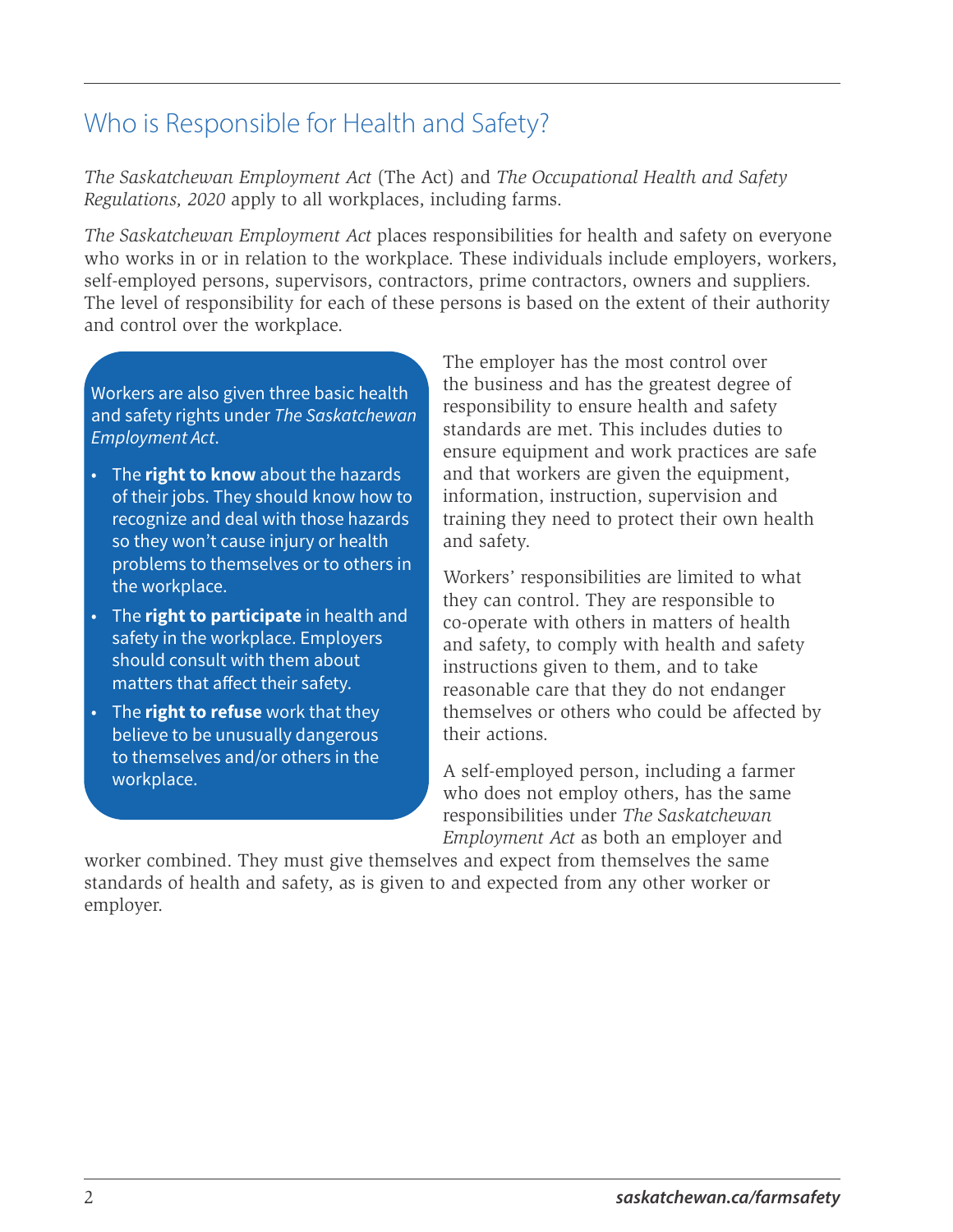# <span id="page-6-0"></span>Due Diligence

Due diligence means taking every precaution reasonable, in the circumstances, to avoid harm or to ensure compliance with a regulatory requirement. It describes both a duty to take care and a possible defense when an event or contravention occurs despite our best efforts.

Due diligence is important in occupational health and safety. Because legislation can't anticipate everything that can happen at work, due diligence requires employers to comply with the regulations as well as to take every other precaution that may be reasonably practicable to ensure a safe and healthy workplace.

What must be done depends on the circumstances in each case. For example, consider the nature and extent of the risks present, opportunities for control, industry best practice, advances in understanding and technology and so forth. Meeting the duty requires a proactive, thorough, engaged and sometimes creative approach that reflects a thoughtful, planned and systematic response.

#### **Due Diligence and Occupational Health and Safety Legislation**

- **1. General duties:** Due diligence duties are captured in the general duties found in sections 3-8 to 3-15 of *The Saskatchewan Employment Act* and applies to employers, workers, self-employed persons, contractors, owners and suppliers. Employers have the broadest duty to take every reasonably practicable precaution to ensure their workers' health, safety and welfare while at work.
- **2. Reasonably practicable**<sup>1</sup>: Taking every possible precaution unless it can be shown that the benefits of taking the precaution (usually a reduction in risk) are greatly exceeded by the cost in time, trouble and money. The greater the risk, the greater the health and safety measures required.
- **3. Proactive:** Due diligence describes a very high standard of care that is best achieved by a proactive and systematic approach to health and safety. This standard can best be met within a workplace by establishing and implementing a health and safety plan.
- **4. Continuous improvement:** An effective health and safety plan evolves continuously. Improvements to health and safety systems (the plan) must be made as things change in the workplace or when understanding, experience, assessment or work processes change.
- **5. Defense of due diligence:** In addition to being a duty, due diligence can also be a defense. A person charged for failure to comply may be acquitted if they can show that they took every reasonably practicable precaution to ensure compliance, and that the failure occurred despite their best efforts because of reasons beyond their foresight or control.

<sup>1</sup> Under clause 3-1(1)(x) of *The Saskatchewan Employment Act*, "Practicable" means possible given current knowledge, technology and invention. Under clause 3-1(1)(z) of *The Saskatchewan Employment Act*, "Reasonably practicable" means practicable unless the person on whom a duty is placed can show that there is a gross disproportion between the benefit of the duty and the cost, in time, trouble and money, of the measures to secure the duty.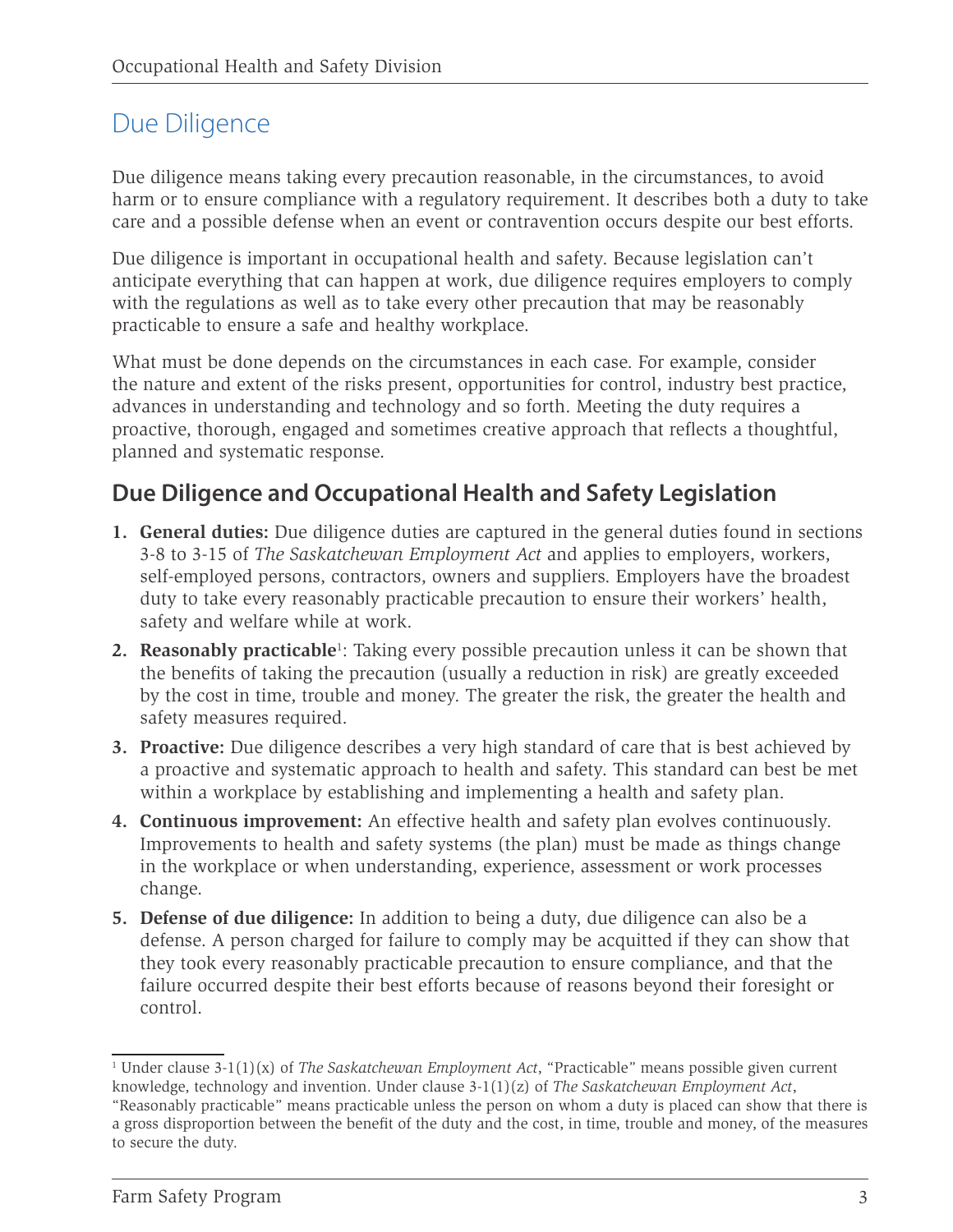## <span id="page-7-0"></span>Insurance Coverage

Farms are covered under Part III of *The Saskatchewan Employment Act* and *The Occupational Health and Safety Regulations, 2020*. Most employers in Saskatchewan are automatically covered by *The Workers' Compensation Act, 2013*. Most farmers and farm workers are not; instead, coverage is optional and an application must be made. Farmers who get workers' compensation coverage are entitled to benefits such as:

- disability insurance for work-related injuries;
- wage loss benefits;
- lump sum payments if permanently impaired; and
- freedom from legal action by an injured employee.

For more information, contact:

#### **Saskatchewan Workers' Compensation Board**

200 - 1881 Scarth Street 115 24th Street East Regina, Saskatchewan S4P 4L1 Saskatoon, Saskatchewan S7K 1L5 Phone: (306) 787-4370 Phone: (306) 933-6312 Toll Free: 1-800-667-7590

## The Importance of a Health and Safety Plan

As the employer, you hold the highest responsibility for knowing and applying the laws that ensure the health and safety of all people working on your farm. Just as you need to know the ins and outs of crop management, you also need to know what is required by Saskatchewan's occupational health and safety legislation. Establishing and implementing a health and safety plan can help you meet your obligations as well as help you farm more safely and profitably.

#### **An effective health and safety plan is developed in consultation with workers and is designed to eliminate or reduce the risk of injury through:**

- identifying hazards;
- assessing risks associated with these hazards;
- implementing measures to eliminate or minimize those risks; and
- monitoring each part of the plan to ensure that it is adequate and effective.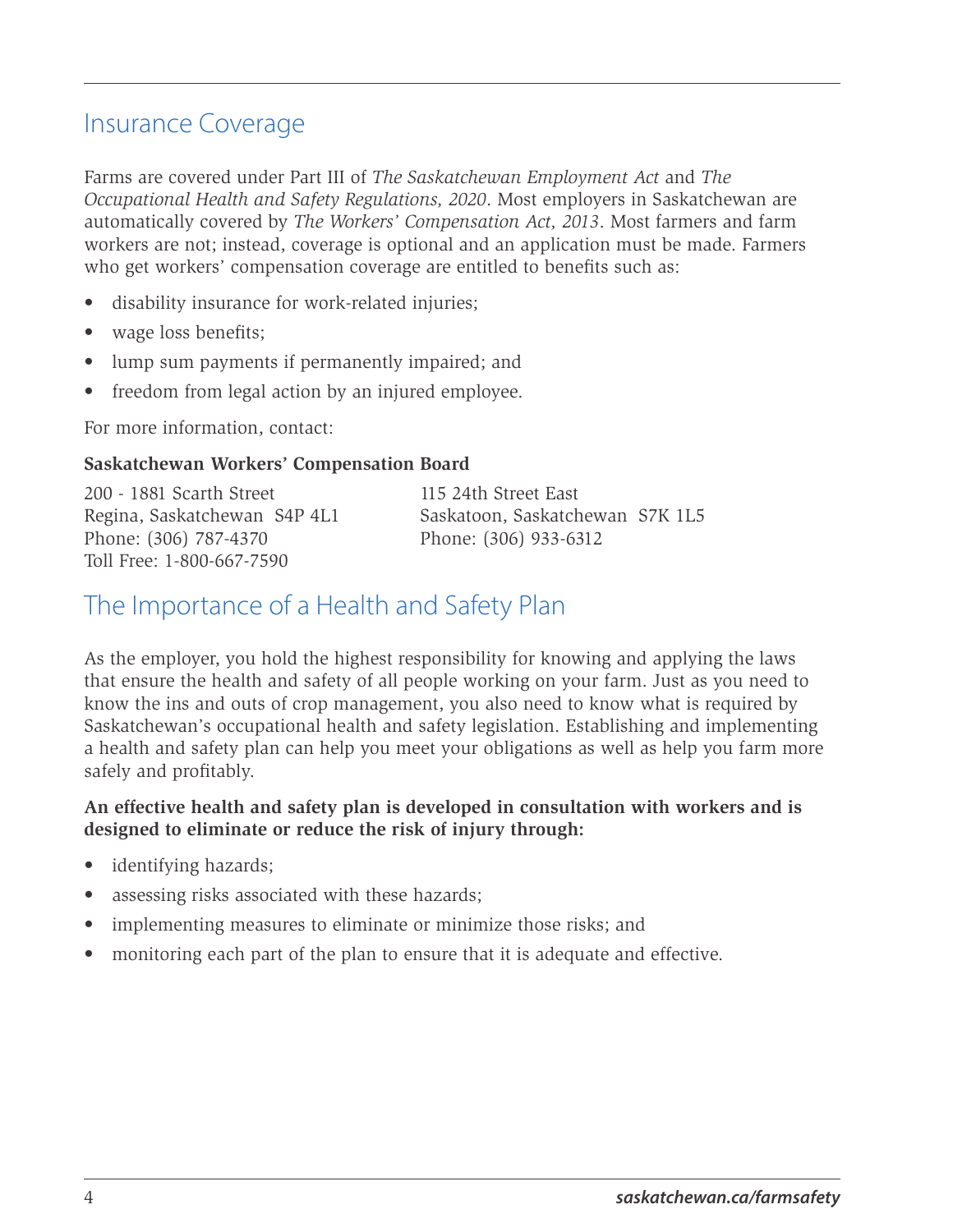# <span id="page-8-0"></span>Ten Steps of a Health and Safety Plan

The 10 steps of a plan for a safe and healthy workplace are:

- 1. Demonstrate commitment to keeping your farm healthy and safe
- 2. Involve your workers
- 3. Train workers and supervisors
- 4. Assign responsibilities
- 5. Regularly inspect your farm, equipment and processes
- 6. Identify and control hazards
- 7. Control chemical hazards and biohazards
- 8. Prepare for farm emergencies
- 9. Investigate incidents and near-misses
- 10. Continually improve your plan

These ten steps are the basis for a solid health and safety plan. They are also supported by occupational health and safety legislation.

# 1. Demonstrate Commitment to Keeping Your Farm Healthy and Safe

You need a simple, concrete way of showing people who work on your farm that you're serious about health and safety. Demonstrate your commitment to health and safety through your actions and what you say. Here are some ideas:

- **• Put your commitment to health and safety in writing**: Write down your intention to keep your farm healthy and safe and share it with everyone on the farm. Post it in a place where your workers can see it.
- **• Set a good example**: Take the time to figure out how to do each job safely, and then make sure you do each job safely.
- **• Define clear expectations**: Explain to workers or contractors, before you hire them, exactly what you expect in terms of health and safety. If you have a contract, put your expectations in writing. Make sure they know that they're responsible for doing the job safely and also doing it well. Insist that they follow all the legislation that applies to them. If someone is not meeting your expectations for health and safety, take steps immediately to correct the problem.
- **• Maintain open communication**: Discuss health and safety with everyone regularly. Encourage and provide feedback on safety issues and performance. Show that you take safety concerns seriously. Reach an understanding about how hazardous jobs can be done safely. This will eliminate as much risk as possible before the worker starts the job.
- **• React promptly**: Closely monitor the workplace for concerns about safety. Deal with your concerns and those of others promptly. Train and retrain your workers as soon as the need arises. Never take health and safety for granted.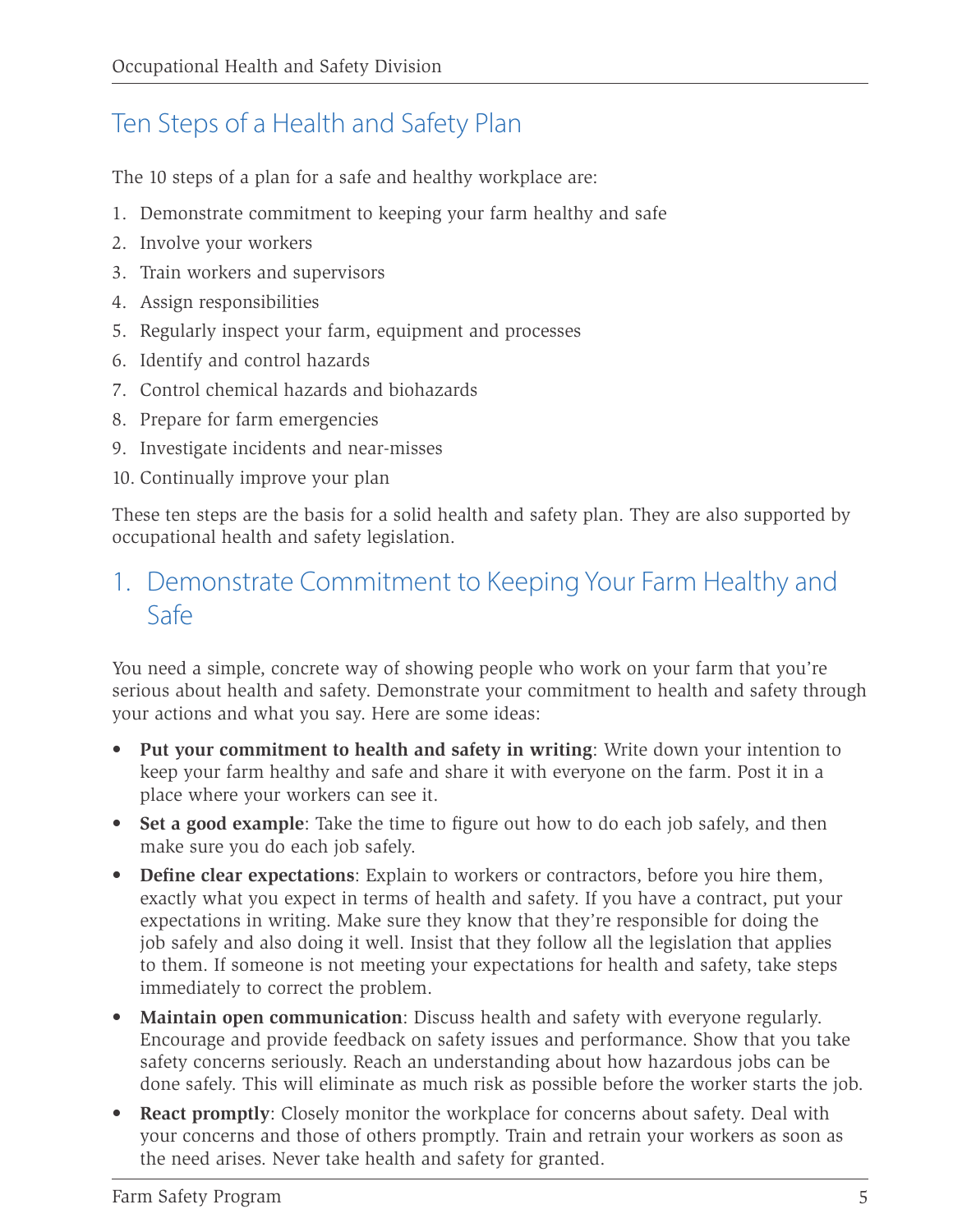## <span id="page-9-0"></span>2. Involve Your Workers

Involve your workers and family members in managing safety on the farm. Workers and those who live on the farm often have direct knowledge (if not direct experience) of the range of workplace hazards present.

Always take the issues workers raise about health and safety seriously. If your workers know that you value their opinions and ideas, they're more likely to be involved in health and safety on the farm. Their involvement will pay off for you with fewer incidents and injuries, and less money spent on needless repairs to equipment and training new workers to replace those who've been injured.

Have talks about health and safety with your workers on a regular basis. Encourage workers to give you their ideas about safety situations affecting the work; give them your ideas about safety and their performance as safe workers. Discuss the hazards of tasks before workers do them. Incorporate 'tailgate talks' to discuss safety on the farm.

To eliminate as much risk as possible, make sure you and your workers agree on the safest way of doing all hazardous jobs before workers start on those jobs.

Give workers the opportunity to:

- raise questions about health and safety as they come up;
- discuss their safety concerns and receive support in finding solutions;
- discuss incidents and near-misses;
- conduct safety inspections with you;
- do pre-operational checks on tools, machines and equipment;
- read tool and equipment manuals and explain safe procedures to you or other workers;
- take safety training and help apply it on the farm; and
- see their employer respond positively and promptly to their health and safety concerns.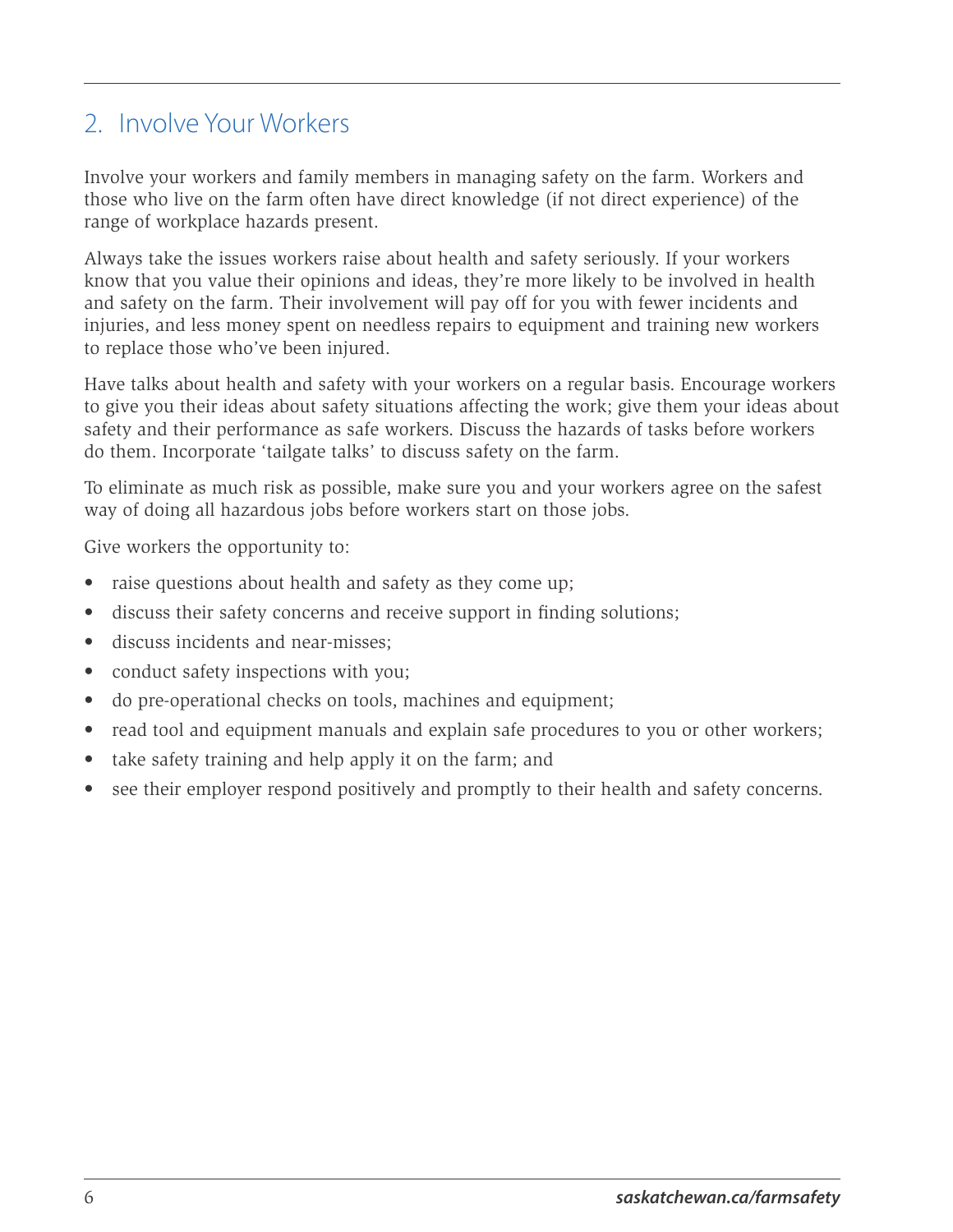# <span id="page-10-0"></span>3. Train Workers and Supervisors

# **Hiring Tips**

Hire workers and supervisors who acknowledge that they can and will work safely. Ask them to discuss their previous training and work experience. Check their references to see if they have a positive safety record in their previous jobs. Ask them to demonstrate that they can safely complete those hazardous tasks on which they claim to be competent. Ensure that they don't get into trouble during the demonstration.

## **Responsibility for Training**

Occupational Health and Safety Legislation requires employers to provide the training necessary to protect their workers' health and safety. New employees should start with a thorough workplace safety orientation. Information about how to hire, train, and manage employees can be found on [www.worksafesask.ca.](https://www.worksafesask.ca/)

# **Training**

Training is more than providing information. Successful training requires a demonstration that the worker has acquired the required knowledge or skills that they can do the job safely. It's your responsibility to teach employees or family members safe work practices and procedures as well as the skills they need to identify hazards and deal with hazardous situations that could arise.

Key elements of this training include:

- how to do the tasks safely;
- hazard identification and control:
- legislative requirements of a worker's job;
- rights and responsibilities of workers;
- who to approach with concerns;
- who to ask for help;
- where to go for first aid;
- emergency preparation plans;
- what to do if there's an incident; and
- location of chemicals and the Safety Data Sheet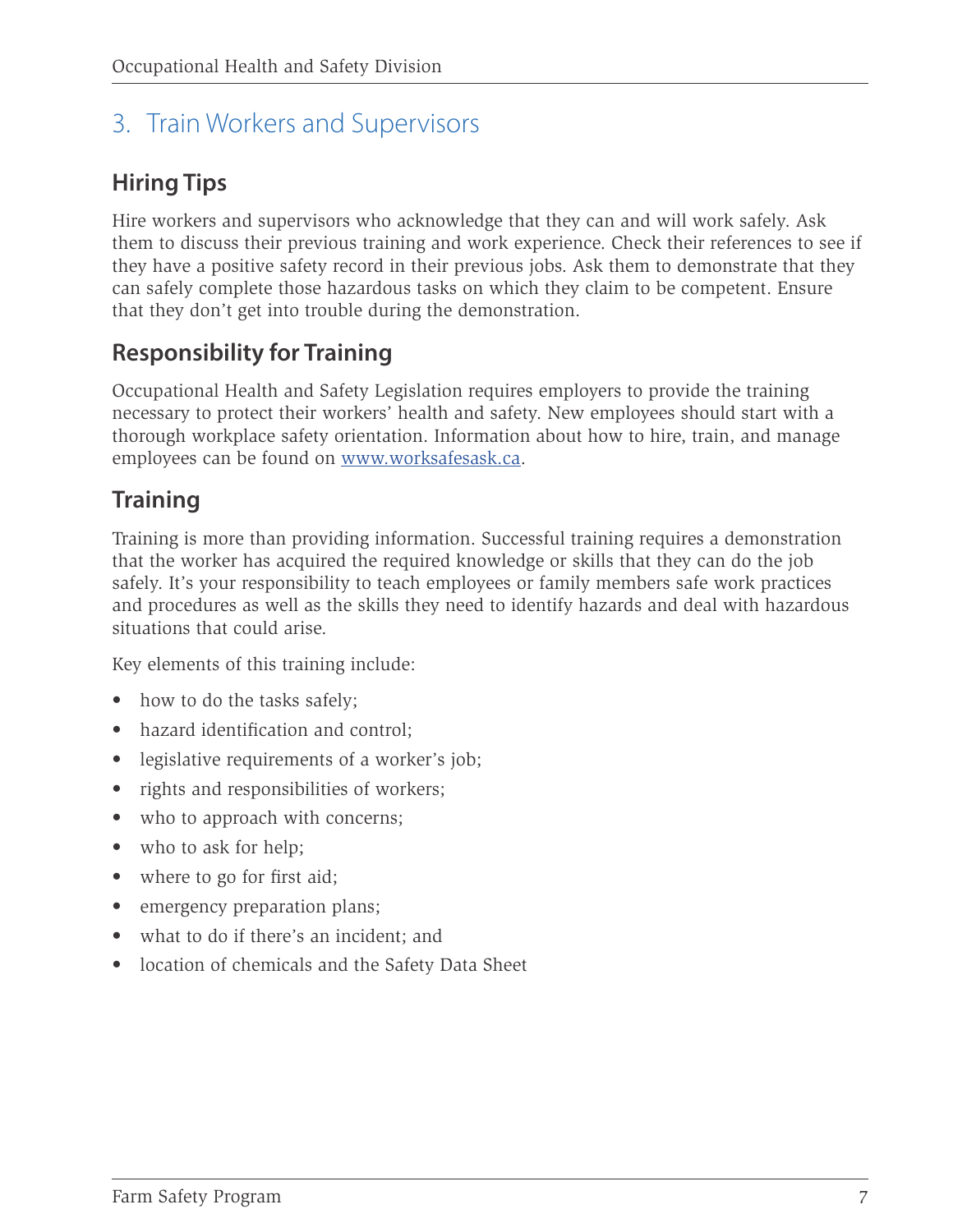# <span id="page-11-0"></span>4. Assign Responsibilities

Safety is enhanced when everyone participating in the workplace knows their own and others' responsibilities for health and safety. Occupational health and safety legislation requires employers to ensure that everyone else knows their responsibilities for safety and how to act on them. Employers should assign clear and specific safety responsibilities to supervisors and workers. For good safety and management practice, it is essential to check regularly that each person is carrying out their responsibilities. If someone is not meeting your expectations for health and safety, take steps to correct the problem.

## **Duties of Farm Employers and Owners**

- Knowing and following health and safety requirements.
- Providing a healthy and safe workplace.
- Providing and maintaining safe buildings, machinery, tools and equipment.
- Ensuring that employees operating powered mobile equipment or working in confined spaces (such as grain bins) are 16 years or older.
- Providing close supervision and ensuring clear lines of authority.
- Making sure supervisors are trained, supported and held accountable for meeting their health and safety obligations.
- Informing employees of existing hazards and training them to recognize other hazards.
- Making sure employees have the information, training, experience and supervision needed to do their job safely.
- Providing their employees with appropriate personal protective equipment (PPE) and showing them how to properly use it and maintain it.
- Ensuring that traffic routes, entrances and exits to your buildings, confined spaces and other work areas are safe.
- Safely handling, transporting and storing hazardous products such as chemicals, fuel, etc. and making sure adequate first aid facilities are provided.
- Providing safe work processes and procedures, including written procedures when required (e.g., confined space entry, lock-out of equipment).

To view the legislation for the duties of employers and owners see sections 3-8 and 3-14 of *The Saskatchewan Employment Act*.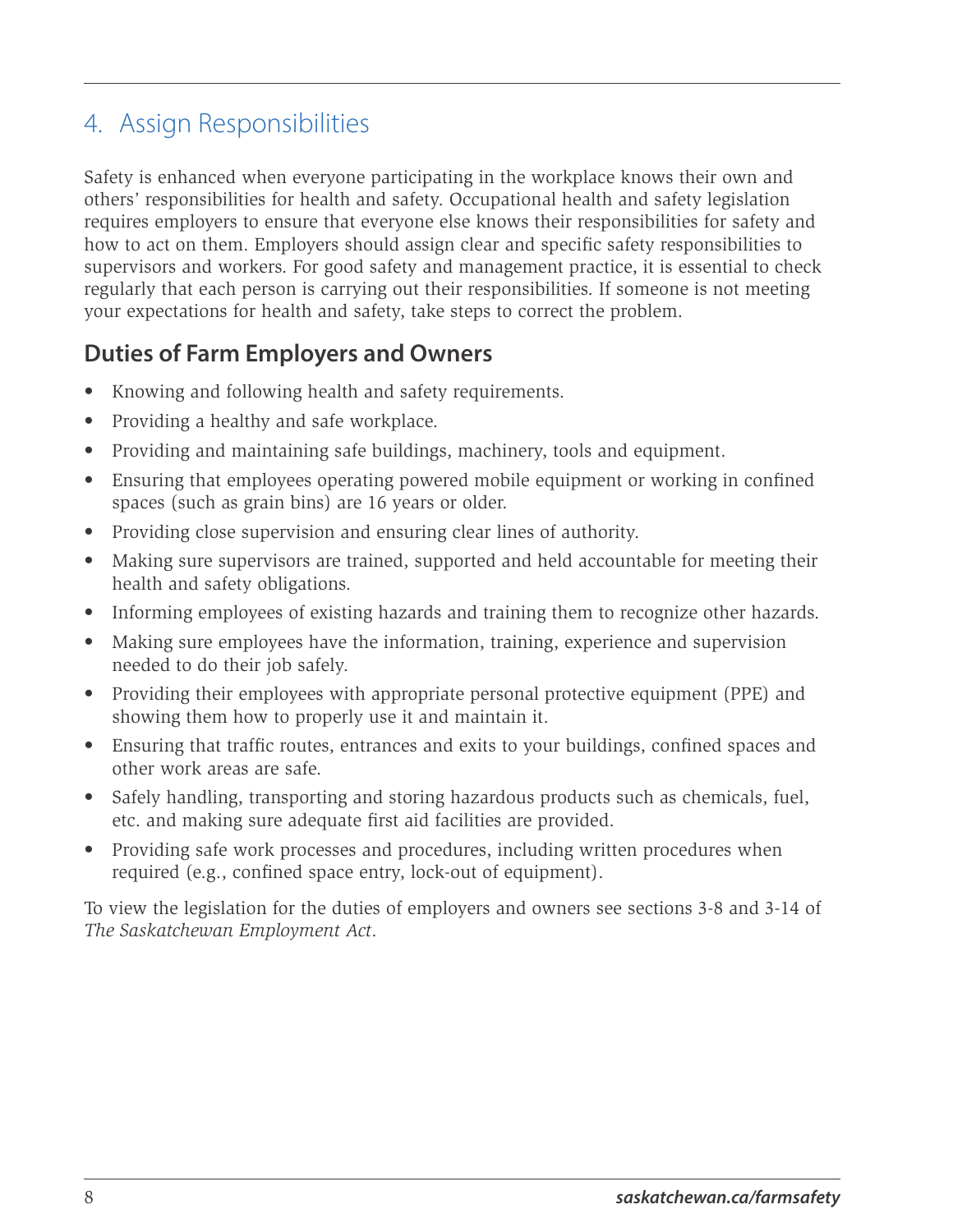### **Duties of Supervisors**

- Understanding and ensuring that workplace health and safety requirements are met.
- Making sure hazards are identified and proper steps are taken to control risks.
- Inspecting work areas and correcting unsafe conditions or unsafe acts before they lead to an incident.
- Making sure workers are properly trained and that they follow safe work procedures.
- Understanding and implementing emergency procedures.

To view the legislation for the duties of supervisors, see section 3-9 of *The Saskatchewan Employment Act*.

## **Duties of Workers**

- Understanding and obeying health and safety legislation and specific workplace health and safety requirements (such as operating tractors safely).
- Following safe work procedures.
- Using safety equipment, machine guards, safety devices, and personal protective equipment.
- Reporting unsafe conditions, workplace hazards, incidents, near-misses, injuries and illnesses immediately.
- Working and acting safely and helping others to work and act safely.
- Co-operating with others on health and safety issues.

To view the legislation for the duties of workers, see section 3-10 of *The Saskatchewan Employment Act*.

## **Responsibilities When Contracting Work**

Any person who hires a self-employed person or company to perform certain duties, is a "contractor" under Saskatchewan's occupational health and safety legislation. Common examples of contracted work on Saskatchewan farms include custom spraying/harvesting, installing grain bins, electrical work, and welding.

Employers who are contracting work share responsibility with those self-employed persons or companies to ensure compliance with many occupational health and safety regulatory standards. This means a contractor can be held responsible for the failure of the individual or company they have contracted to do work to comply with Saskatchewan's health and safety laws.

Contractors should:

- Determine who will be primarily responsible for what in relation to performance of the work, the work environment, and any other factors that could endanger workers.
- Control any health and safety hazards over which you, as the contractor, have some control. Keep in mind that the self-employed person or company that has been hired is responsible for controlling hazards within their direct and complete control.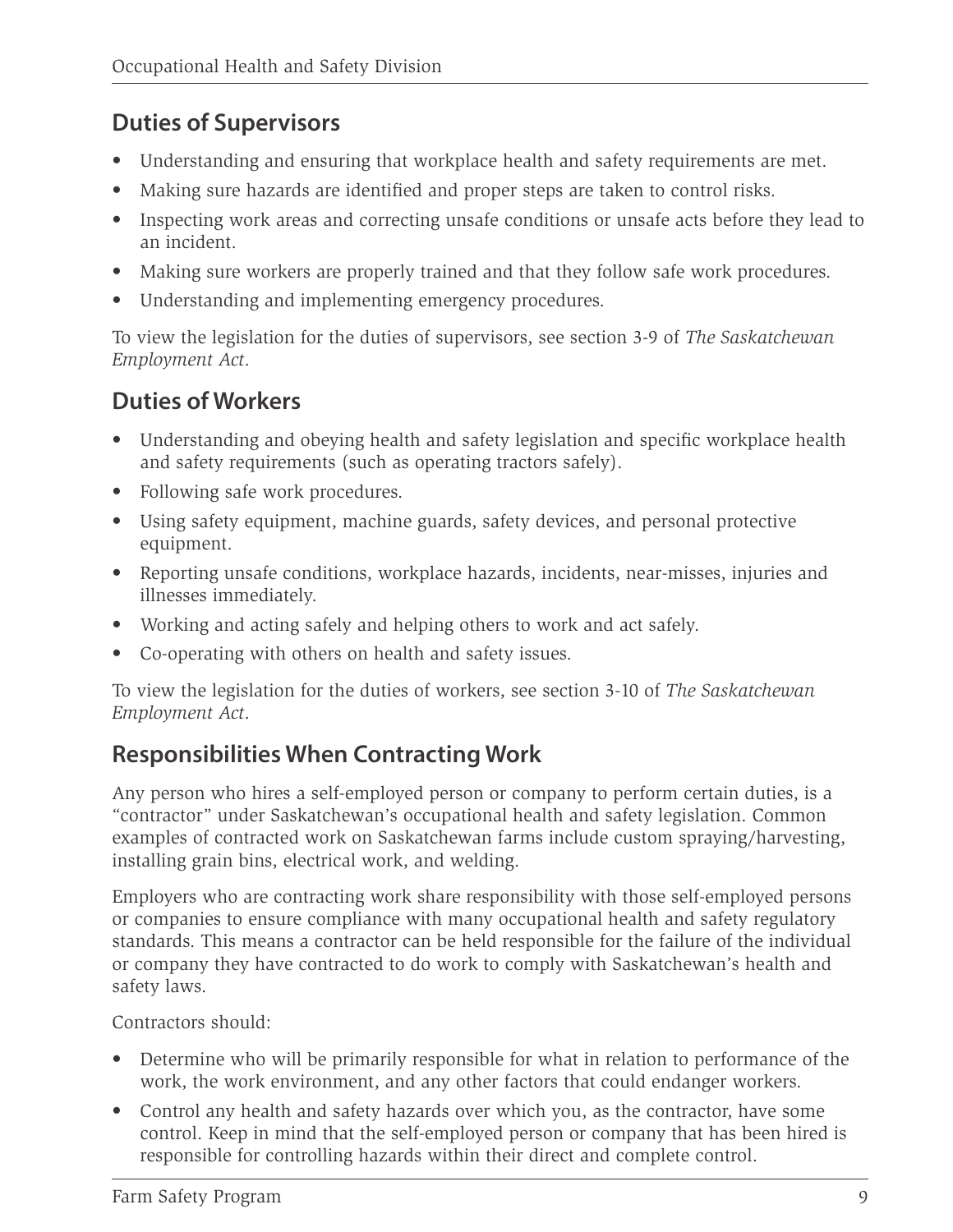- Co-operate with the self -employed person or company that has been hired to control health and safety hazards that are not within your direct and complete control.
- Coordinate the health and safety activities and responsibilities of the self-employed person or company that has been hired and other workers on your farm.
- Provide the self-employed person or company that has been hired with any relevant information you have that could affect their health and safety, or anyone else's health and safety.
- Make sure the self-employed person or company that has been hired understand who is responsible for the health and safety activities that affect them.
- Monitor the self-employed person or company that has been hired to ensure they comply with health and safety requirements and take action to correct any non-compliance you observe.

To view the legislation for the duties of contractors, see section 3-12 of *The Saskatchewan Employment Act*.

## **Responsibilities of Suppliers**

The duties of suppliers (lessors and vendors) include:

- supplying products that are safe when used according to instructions; and
- making sure that products comply with the legislation.

To view the legislation for the duties of suppliers, see section 3-15 of *The Saskatchewan Employment Act*.

### **Employers' Responsibilities With Supplier Products**

Employers have the responsibility for how products are dealt with and used in the workplace. Ask your supplier to provide you with information for the safe assembly, use, disassembly and storage of all products. Ensure that you read, understand and follow instructions for the products' safe use. You are responsible for communicating this information to your workers, and making sure they understand and follow these instructions.

If you, the employer, acquire a controlled product (hazardous substance) from a supplier to use on your farm, you should obtain a Safety Data Sheet (SDS) from the supplier about that product. Also, ask for SDSs for exempt products such as pesticides. Make sure you train anyone who could come into contact with hazardous substances about how to protect him or herself. Closely supervise workers who work with dangerous substances to ensure their safety.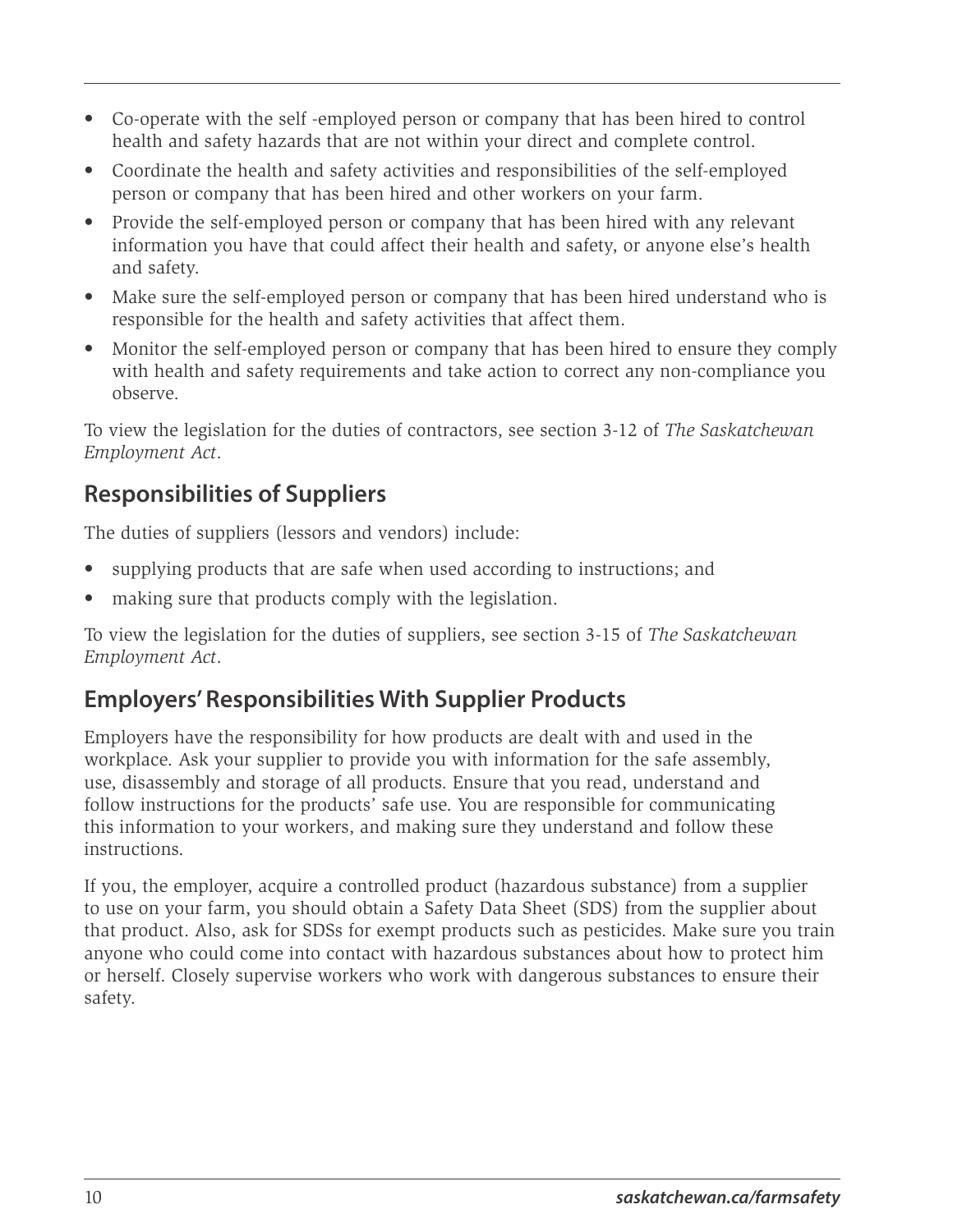## <span id="page-14-0"></span>5. Inspect Your Farm

An effective farm safety system will include workplace inspections or 'walkabouts' that focus attention on farm hazards. Walkabouts prevent incidents by finding hazards before they hurt someone.

#### **Employer and Worker Roles**

Employers must regularly inspect any workplace they control. Many employers realize that workers are the most familiar with workplace hazards and designate workers and supervisors, after proper training, to carry out these inspections. Encourage everyone to regularly inspect his or her tools, equipment, and machinery. Everyone should carry out a pre-operational safety check before operating any machine.

#### **Types of Inspections**

Inspect your workplace regularly using both formal, planned inspections and informal inspections. Both are integral parts of your farm health and safety program.

**Formal, planned inspections**: A formal, planned inspection is a systematic examination of the workplace. In this type of inspection you evaluate the safety of all work areas, tools, machinery, equipment, jobs and work procedures. This inspection can be used to protect your workers and assets, and ensure that things are working efficiently and profitably. In formal, planned inspections you would normally use a checklist to cover all areas thoroughly. To protect the health and safety of everyone on the farm (workers, supervisors, and your family), use it frequently and regularly.

**Informal inspections**: These inspections refer more to specific tasks or jobs. They include pre-operational safety checks on all tools, equipment, machinery and personal protective equipment (PPE) before starting a job. Workers, supervisors, and managers conduct informal inspections everyday.

You should know the safety hazards and the condition of every part on each piece of equipment you use. A pre-operational safety check such as inspecting the equipment before starting to work helps ensure that you'll get the job done without a dangerous breakdown. Typical situations where a preoperational safety check is essential include: when you are using a tractor, loader, or power take off (PTO); when you're refueling or hitching a load; and when you're using farm equipment on the roads.

**Know your equipment:** Read the operator's manual. Review the location and purpose of all the gauges and controls so you can react quickly in an emergency. Find out the meaning and relevance of all the danger, warning and caution decals on your equipment and machines.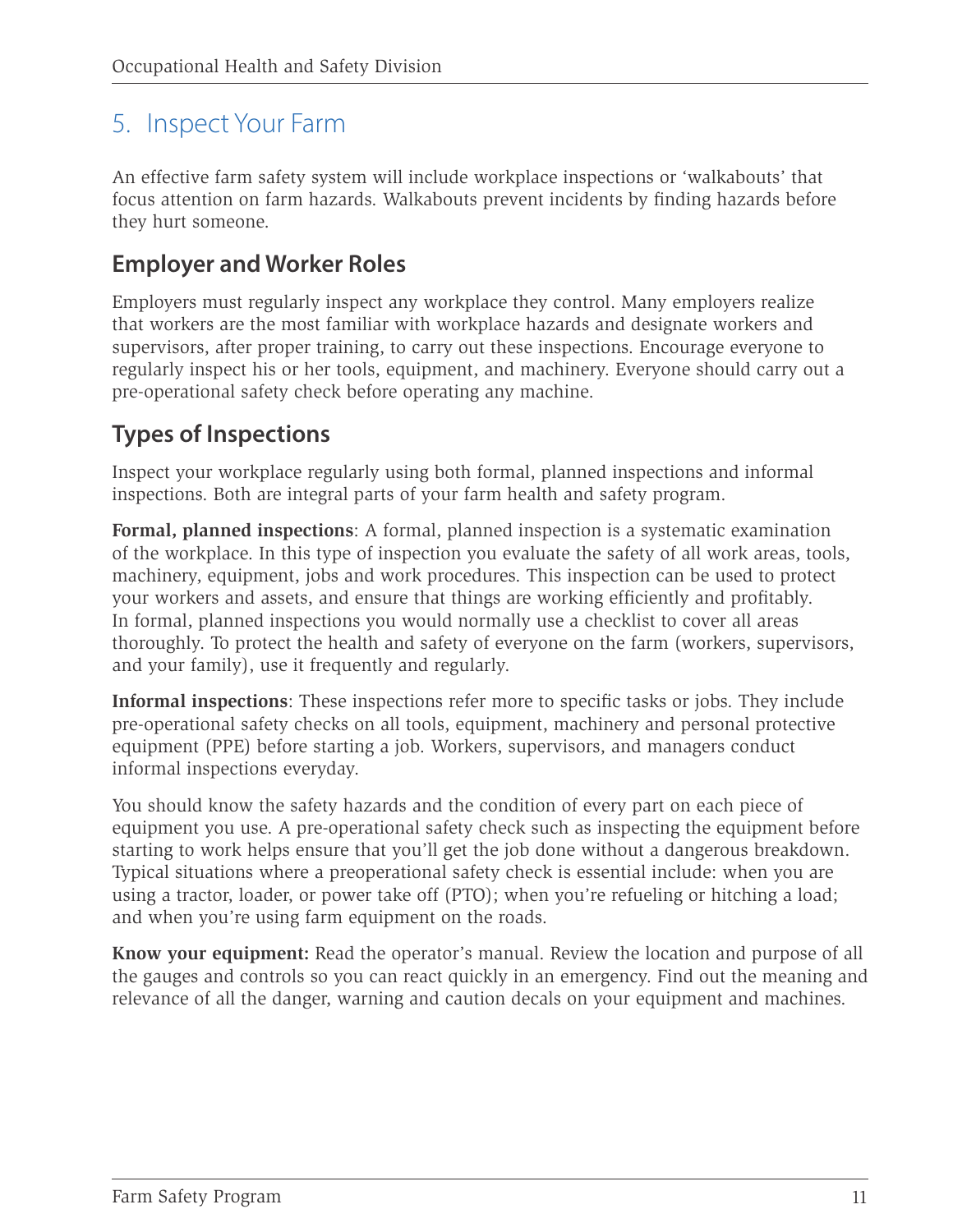### **Farm Safety Walkabout**

The following checklist is a guide. Each farm is unique, this list should be reviewed to ensure all types of work, equipment and environment are considered. Add additional items to the list if they are required.

| <b>Tractor</b>                                                                   | <b>Orientation and Training</b>                                                   |
|----------------------------------------------------------------------------------|-----------------------------------------------------------------------------------|
| Rollover protective structure used and<br>$\sqcup$<br>seat belts installed       | Workers trained in work safety procedures<br>Workers receive adequate supervision |
| $\Box$ All shields and guards (e.g., PTO)<br>installed                           | Workers trained in proper lifting, moving<br>and repositioning                    |
| $\Box$ Proper hitching attachments (i.e., draw<br>bar and safety chain) are used | Workers have received WHMIS training.                                             |
| Hearing protection available (tractor cab<br>$\Box$<br>or ear protection)        |                                                                                   |
| Vehicles, Tools, Machinery, etc.                                                 | <b>Fire Protection</b>                                                            |
| Tools, machinery, equipment maintained                                           | Isolate all sources of ignition                                                   |
| Vehicles maintained                                                              | Extinguishers (full) in hazardous areas                                           |
| Lockout mechanism available                                                      | No smoking signs in hazardous areas                                               |
| All shields and guards installed                                                 | Exits clearly marked in hazardous areas                                           |
| Hearing protection available                                                     | Proper electrical installation                                                    |
| Hydraulic hoses in good repair                                                   | Flammable materials stored safely                                                 |
| All warning decals and engine shut-off<br>instructions visible                   | Fire emergency numbers listed near<br>telephone                                   |
| $\Box$ Lights and wipers working                                                 | Emergency fire plan posted                                                        |
| Slow Moving Vehicle sign attached<br>$\Box$                                      |                                                                                   |
| Brakes in good working order<br>$\Box$                                           |                                                                                   |
| Battery in good condition<br>$\sqcup$                                            |                                                                                   |
| Operator's platform clear of debris                                              |                                                                                   |
| Visibility clear                                                                 |                                                                                   |
| Fire extinguisher on machine                                                     |                                                                                   |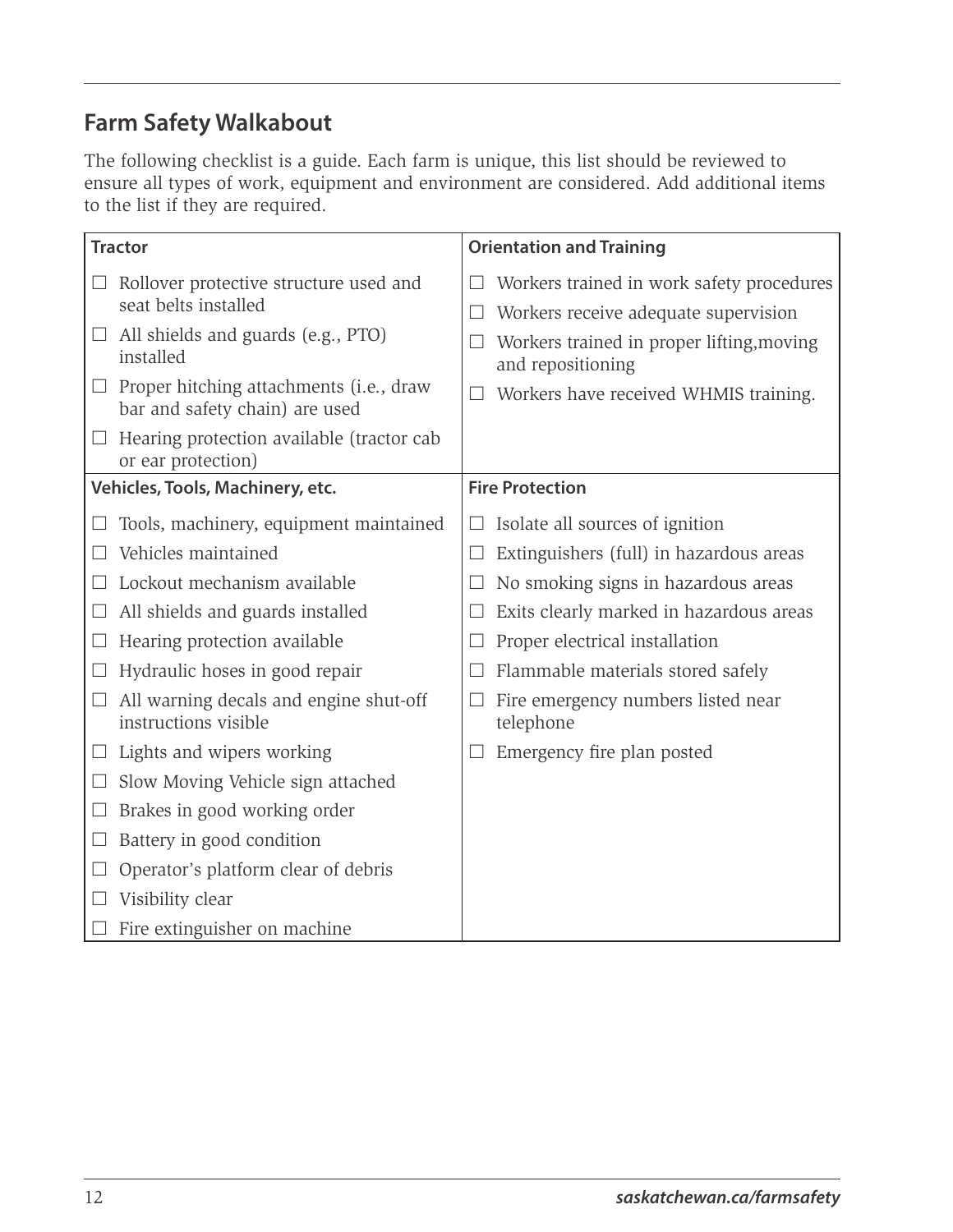| <b>Chemical Hazard and Biohazard Protection</b>                              | <b>Farm Yard</b>                                                                        |  |
|------------------------------------------------------------------------------|-----------------------------------------------------------------------------------------|--|
| Chemicals stored safely and labeled<br>properly                              | Assigned play area for children away from<br>work areas                                 |  |
| Biohazards identified and dealt with<br>$\Box$<br>safely                     | Protection from enclosed spaces such as<br>cisterns, wells, manure pits, feed silos     |  |
| Warning signs posted                                                         | Protection from dugouts                                                                 |  |
| Proper personal protective equipment<br>(PPE) such as eyewear and protective | Grain bins located away from electrical<br>hazards                                      |  |
| clothing is available and in good<br>condition                               | Identify and post all overhead power lines<br>where high equipment (e.g., grain augers) |  |
| Emergency numbers posted                                                     | is used                                                                                 |  |
| <b>Other Emergency Preparation</b>                                           | <b>Work Environment</b>                                                                 |  |
| Emergency plan posted                                                        | Adequate lighting and ventilation for the                                               |  |
| Emergency numbers posted                                                     | work tasks                                                                              |  |
| First aid supplies for all workplaces                                        | Protection from extremes of temperature                                                 |  |
| <b>Farm Buildings</b>                                                        | Buildings free of hazardous materials                                                   |  |
| Fire exits clear                                                             | Hazardous ladders/openings/protrusions<br>guarded                                       |  |
| Aisles, stairs, ladders and floors<br>uncluttered and in good repair         | Toilet/waste disposal facilities adequate                                               |  |
| Light and ventilation adequate                                               | Electrical fixtures suitable                                                            |  |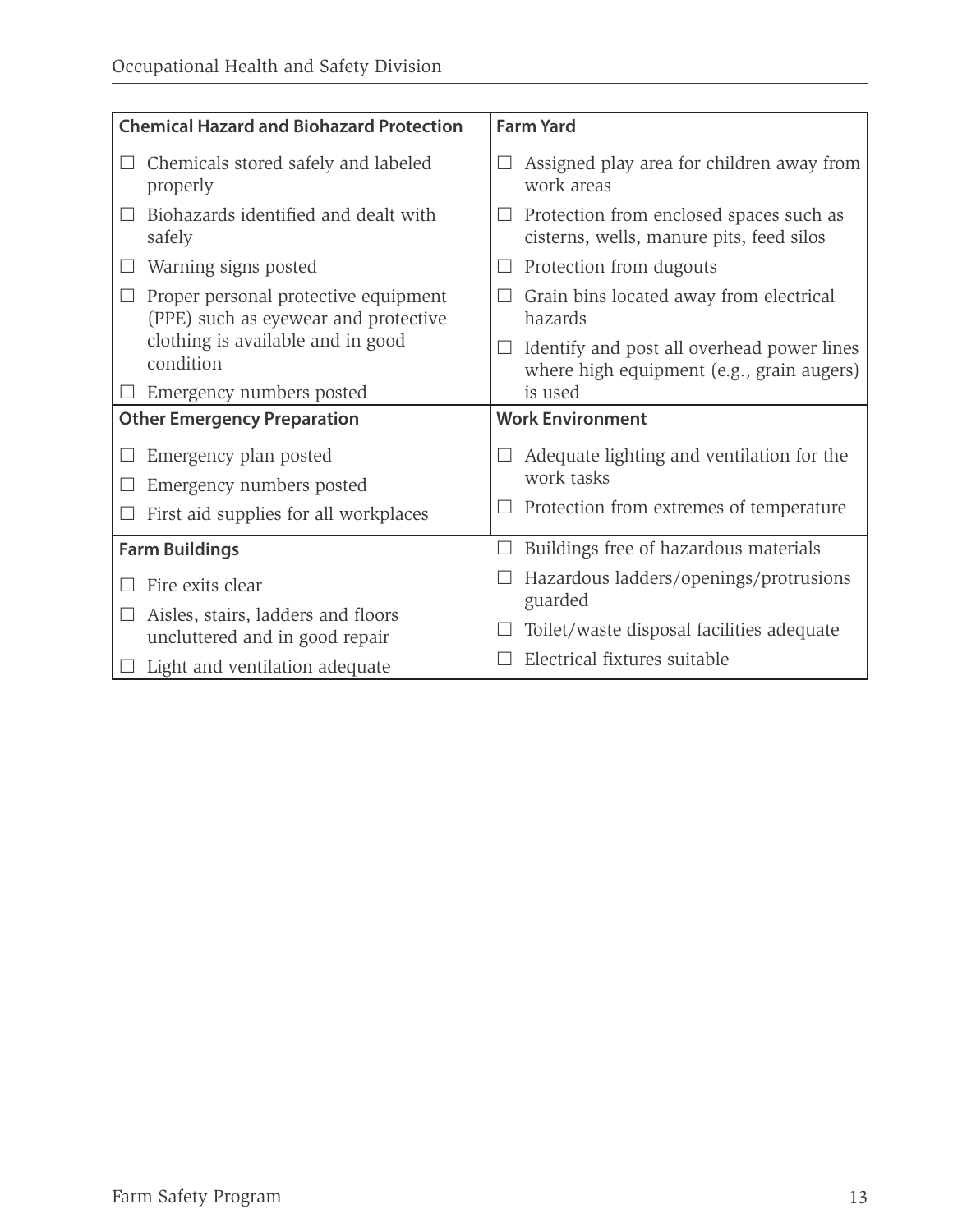# <span id="page-17-0"></span>6. Identify and Control Hazards

Hazard identification and control is key to preventing workplace injuries on the farm. Do not underestimate the significance of common, everyday hazards. Each farm is unique. Be sure to consider all types of work, equipment and environment when identifying hazards.

#### **Hazards**

A hazard is anything that can harm a worker and may produce serious and immediate (acute) affects, or cause long-term (chronic) problems. Occupational illnesses occur when someone is exposed to a chemical or a biological substance, a physical agent, or other stressors that can harm them. Someone with an occupational illness may not recognize the symptoms immediately. For example, noise-induced hearing loss is often difficult to detect until it is advanced and irreversible.

Hazards cause harm when workplace hazard controls are not adequate. Remember to check the adequacy of controls during your inspections.

#### **A Hazard Control System**

Using the following steps is a practical and effective way of controlling hazards. The system can work for a "formal" or "informal" inspection. The steps are:

- 1. Spot known and potential workplace hazards
- 2. Assess or identify the risk of these hazards
- 3. Make the changes that will eliminate or control the hazard
- 4. Check to ensure the change is effective.

#### **Step 1: Spot the hazard**

A hazard is any situation, activity, procedure, equipment or animal that could harm someone. Focus on all farm tasks, equipment and substances when spotting hazards.

To identify hazards use:

- observation and forethought to consider forces present and possible scenarios;
- information from past incidents, near-misses and other experiences;
- information from your family, employees and neighbours;
- product literature and information from suppliers; and
- a job safety analysis<sup>2</sup>.

<sup>2</sup> Job Safety Analysis (JSA) is a process in which each basic step of a selected job is examined to identify potential hazards, assess the risks of harm and implement controls. For more information about how to conduct a JSA visit CCOHS at [www.ccohs.ca/oshanswers/hsprograms/job-haz.html](http://www.ccohs.ca/oshanswers/hsprograms/job-haz.html)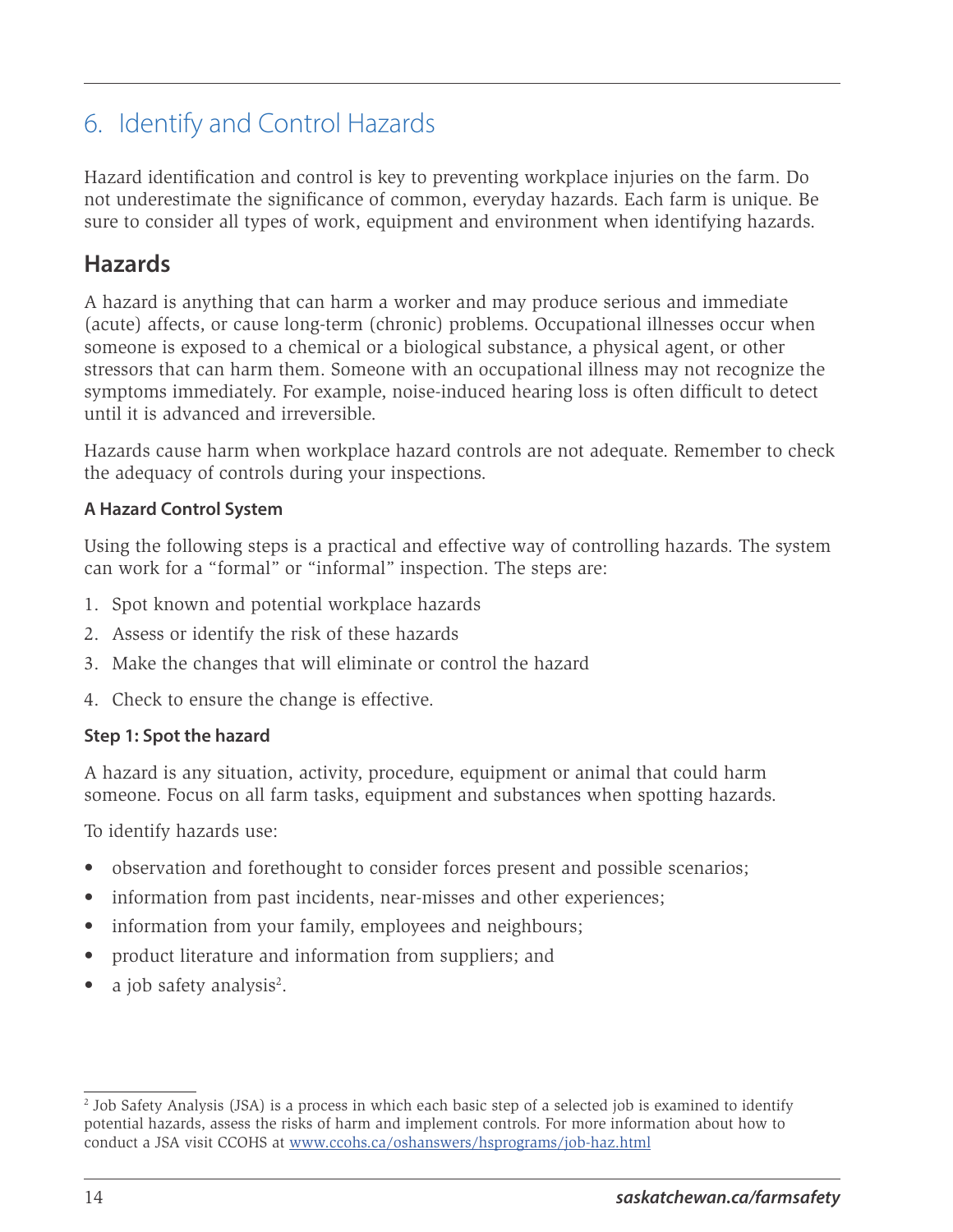#### **Step 2: Assess the Risk**

Next, determine the risk of harm for the hazard(s) you've spotted. The risk of harm is the chance (or likelihood) that the hazard will actually harm someone. Risk assessment mainly depends on **two** factors:

- The *likelihood* of an incident. Is it likely or unlikely to occur?
- The *severity* of the incident. Could it cause death, serious injury, or minor injury?

To assess the risk of a hazard hurting someone, ask questions like:

- How many people come in contact with the hazard?
- How often are people likely to come in contact with the hazard?
- How seriously could someone be harmed?
- How quickly could a dangerous situation arise if something goes wrong?

This will help you to decide which hazards should be taken care of immediately. Also, you can use this information to help you decide what to inspect, when to carry out inspections and how often to do inspections.

The risk also depends on factors such as the physical and mental abilities of the individual (e.g., young operator), the weather and terrain (e.g., mud on a wet road), and how the equipment is used (e.g., working on uneven or hilly terrain).

#### **Step 3: Make the change**

There are several ways to control a hazard. Pick the way(s) that is/are reasonable and practical for the circumstances you face.

- **1. Eliminate hazards** posed by equipment, animals, and the environment if at all possible. You could, for example, get rid of a faulty machine, sell a bull that is difficult to handle, put hilly terrain into pasture land rather than cultivate it.
- **2. Substitute something safer** by using a different machine, material or work practice that poses less risk to perform the same task. For example, you could substitute a safer chemical for a hazardous chemical, or always use your safest tractor in steep terrain to minimize the risk of a rollover.
- **3. Use engineering/design controls** when it's not possible to eliminate hazards or substitute safer materials or machinery. PTO and auger guards, rollover protective structures (ROPS) and brake locks are good examples of blocking controls used on farms. Design controls that isolate the worker/family from the hazard including childproof locks on pesticide sheds, fenced safe play areas away from the immediate work environment and locating grain bins away from electrical lines.
- **4. Protect the workers** if other controls are inadequate. Protect workers through training, supervision and personal protective equipment (PPE). For example, you should supervise new workers until you're sure they're competent to deal with hazardous situations. Use and provide proper clothes and masks for handling dangerous chemicals or biohazards. Ensure someone at the worksite is trained in giving first aid.

Don't overlook low-risk hazards. They can also have fatal consequences.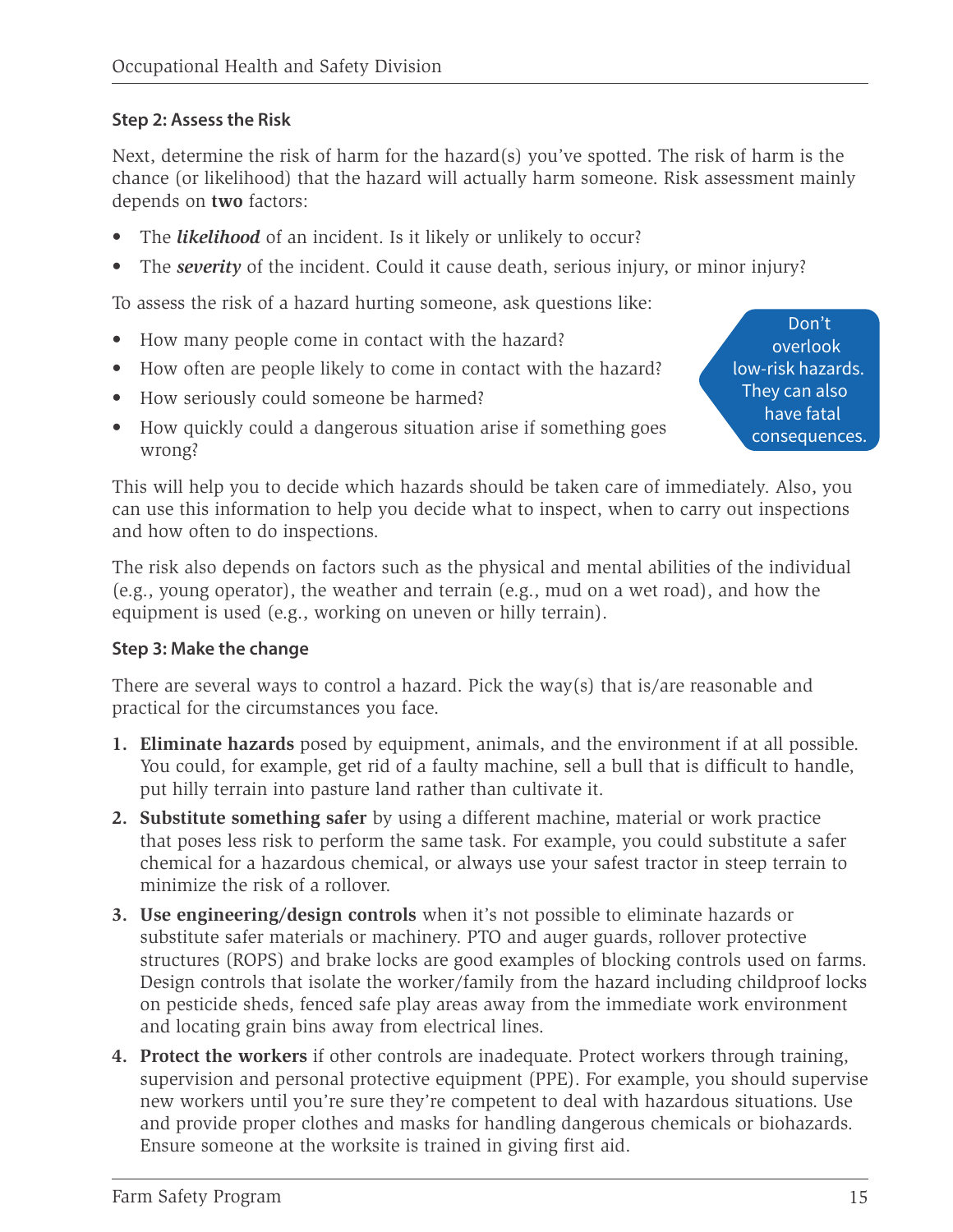Step 4: Check to ensure the change is effective

Check the changes to make sure they are working and ensure they have not created new or additional hazards

The most desirable step in making a farm environment safe is to eliminate the hazard. To adequately control hazards in many situations, however, several different types of controls may be needed.

| <b>Hierarchy of Control</b>        |                                                       |  |
|------------------------------------|-------------------------------------------------------|--|
| Eliminate                          | remove from use                                       |  |
| Substitute                         | use other machine, pesticide                          |  |
| Engineering controls               | modify, repair, work procedure                        |  |
| Administrative and PPE<br>controls | wear hearing protection, marks, goggles, gloves, etc. |  |

#### **Using the Hazard Control System**

Next are examples of how this system is used. Tractors are a good example because using a tractor is a very dangerous farm task. Tractor hazards have a high risk of death or disabling injury.

| <b>Spot the Hazard</b>                                       | <b>Assess the Risk</b>                                                                                                                                                                                                                                 | <b>Make the Change</b>                                                                                                                                                                            |
|--------------------------------------------------------------|--------------------------------------------------------------------------------------------------------------------------------------------------------------------------------------------------------------------------------------------------------|---------------------------------------------------------------------------------------------------------------------------------------------------------------------------------------------------|
| Extra riders on<br>machinery                                 | Serious injury or death from<br>falling off and being run over or<br>otherwise injured                                                                                                                                                                 | No extra riders<br>$\bullet$                                                                                                                                                                      |
| <b>Bystanders</b><br>near<br>machinery                       | Serious injury or death from<br>run over after jump starting or<br>crushing injury caused by faulty<br>hydraulics                                                                                                                                      | Install mirrors, improve sight<br>$\bullet$<br>lines, stop look and listen, keep<br>children and spectators away<br>from work area, check area<br>before starting, install backup<br>beeper       |
| Equipment<br>in poor<br>condition,<br>jump starting          | Serious injury or death from<br>$\bullet$<br>run over after jump starting or<br>crushing injury caused by faulty<br>hydraulics                                                                                                                         | Do regular maintenance<br>$\bullet$<br>Always do a pre-operational<br>safety check<br>No jump starting                                                                                            |
| High/poor<br>hitching                                        | Serious injury or death from<br>backwards rollover, rollover<br>caused by a too heavy load for<br>the tractor, going in the ditch,<br>runaway loads                                                                                                    | Never hitch above drawbar, use<br>$\bullet$<br>proper draw pin/clevis, extra<br>weight for tractor front end, use<br>engine for braking when going<br>downhill with heavy load                    |
| Front end<br>loader<br>improper, too<br>large or too<br>high | Serious injury or death from<br>$\bullet$<br>large hay bale that can topple<br>onto driver or bystander.<br>Excess weight can cause rollover,<br>$\bullet$<br>particularly in uneven terrain;<br>high bucket can result in contact<br>with power lines | Ensure proper sized bucket for<br>$\bullet$<br>size of tractor, don't use manure<br>bucket for moving large bales,<br>use restraining devices or tines,<br>drive with bucket low to the<br>ground |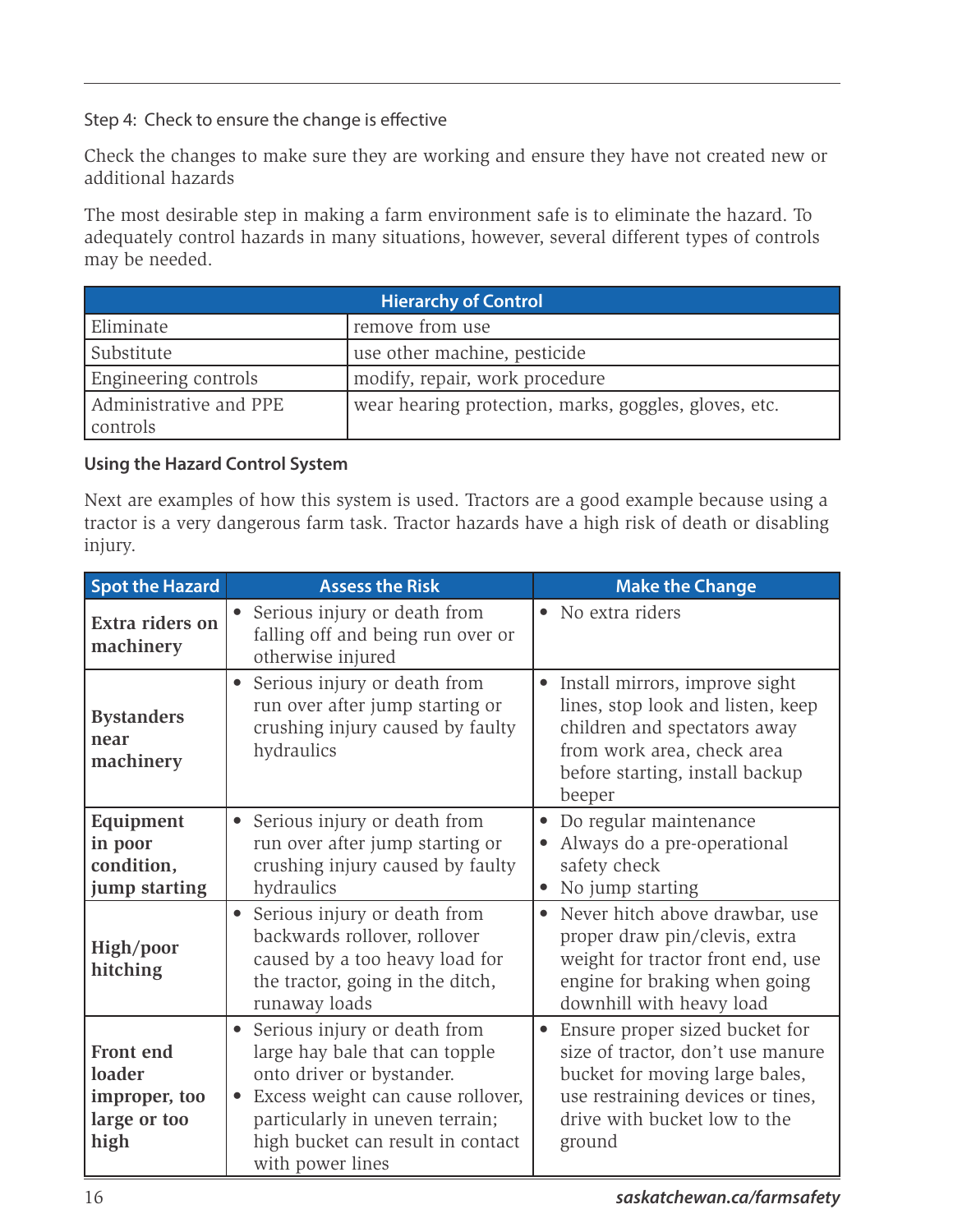| Spot the Hazard                             | <b>Assess the Risk</b>              | <b>Make the Change</b>                                                                                                                      |
|---------------------------------------------|-------------------------------------|---------------------------------------------------------------------------------------------------------------------------------------------|
| <b>Unguarded</b><br>power take off<br>[PTO] | • Serious injury or death from step | $\bullet$ Ensure the guard is in place,<br>wear tight clothing, tie shoes,<br>keep children from work area,<br>disengage PTO where possible |

#### **Everyday Hazards in Agricultural Workplaces**

**Machines**: Machinery causes the most deadly injuries. The most hazardous machinery related tasks are:

- transportation of family/workers (rollover, run over after falling may occur with tractors, trucks, all terrain vehicles, other farm equipment);
- starting equipment/fueling up (bystander/operator run over, explosion);
- using power take off (PTO) (driven implements entanglement);
- using farm equipment on public roadways (rollover, collision);
- using machinery around power lines (electrocution); and
- using loaders (electrocution, entanglement, crushing, falls).

**Noise**: Sustained exposure to high decibel noise produced by farm equipment and machinery can cause loss of hearing.

**Confined spaces/water storage**: Manure pits, grain bins, grain bags, septic tanks and other confined spaces are commonplace in agriculture and can cause asphyxiation and poisoning. Dugouts, wells and cisterns are very hazardous.

**Chemical and biological hazards**: See [Step 7: Control Chemical Hazards and Biohazards](#page-21-0) for more information.

**Working at heights**: See Section 9-2 of the Regulations for more information related to fall protection regulations.

**Working with irritable, protective or hungry animals**: Crushing and striking are risks.

**Lifting, moving and repositioning**: Inappropriate lifting and moving of heavy objects or loads causes back injuries. Ergonomic injuries arise from poor posture/positioning and repetitive motion.

**Extreme conditions of weather and terrain**: These make injury more likely. Extreme temperatures can cause immediate and/or long-term health problems.

**Working alone or in isolated places**: These conditions may increase the risk of harm to the worker. Employers need to identify the risks to the worker in these situations and do what they can to eliminate or reduce the risks.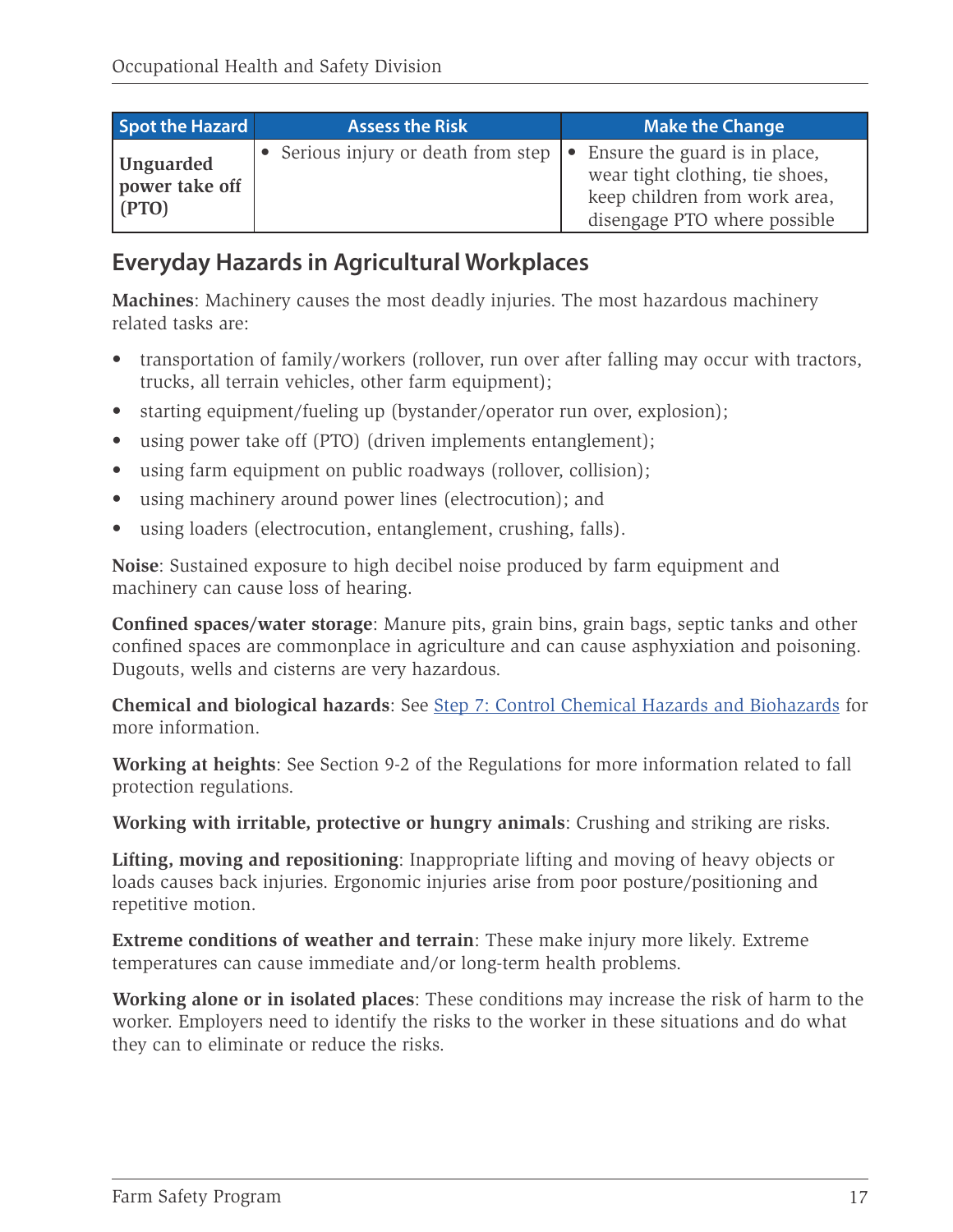# <span id="page-21-0"></span>7. Control Chemical Hazards and Biohazards

Everyone on the farm must know about chemical hazards and biohazards they may be exposed to. While hydrogen sulfide, silo gas, and carbon monoxide (generated by using equipment in shops) are examples of hazards typically encountered on the farm, there are a great number of chemical products, such as fertilizers and pesticides, that can endanger the health of people exposed to them. There are also a number of viruses that are a concern for worker health (a few examples are avian flus, H1N1, Hantavirus, West Nile). Use the same steps to control all of these hazards.

## **Spot the Hazard**

Exposure to a chemical or biohazard might happen as:

- **• An accidental exposure to the hazard:** Spilling during storage, transport or disposal of a hazardous substance.
- **• A routine exposure to the hazard:** During the time a chemical or biological substance is applied or after application.
- **• An unforeseen exposure to the hazard:** Exposure to a variety of viruses, or exposure to moulds or their spores while cleaning a contaminated, enclosed area.

Silos, manure pits, and dugouts are work areas that can expose people to biological hazards. Risk caused by farm chemicals increases if containers are not labeled or are labeled improperly.

#### **Assess Risk**

The health risks of chemical and biological hazards are often ignored because the effects may appear only after long-term exposure. The long-term consequences, however, can be severe and even deadly. Some chemicals, including anhydrous ammonia, and some viral agents, such as hantavirus, can be life-threatening.

Obtain information from suppliers (e.g., Safety Data Sheet [SDS], product information), from health and regulatory authorities (e.g., hazard alerts, educational material) and associations. SDSs and labels are required by law for most hazardous products under Workplace Hazardous Materials Information System (WHMIS) requirements. Use this information to assess the risk.

#### **Make Necessary Changes**

Employers must protect workers from chemical and biological workplace hazards. The following steps are very important:

- 1. Keep an up-to-date inventory of hazardous chemical and biological substances.
- 2. Use obtained information for training, to develop work procedures, and to conduct workplace monitoring and inspections.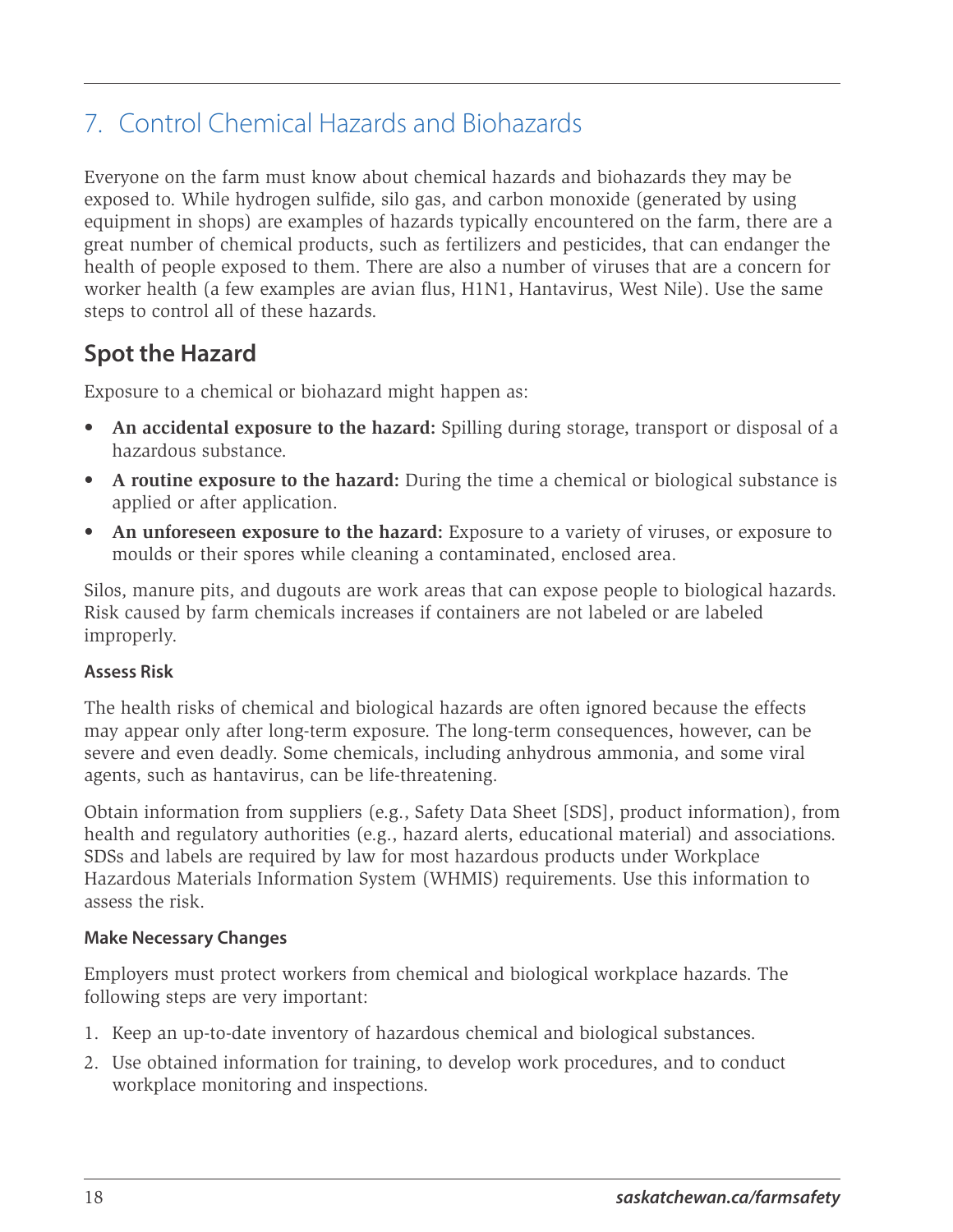- <span id="page-22-0"></span>3. Use safe work procedures and processes:
	- use personal protective equipment suitable for the job and store the PPE separate from chemical holding areas;
	- know how to use the PPE and its limitations:
	- store chemicals in containers that cannot be mistaken for something else;
	- do not store incompatible chemicals together;
	- do not store explosives near detonators;
	- follow manufacturers' recommendations:
	- secure hazardous substances during transport;
	- assign responsibilities to those who order, purchase, receive and transport hazardous substances for ensuring that adequate hazard information is obtained; and
	- prepare for emergency spills, leaks or releases.

Develop emergency response procedures for any possible situation. Know and use the Workplace Hazardous Materials Information System (WHMIS). For additional information about WHMIS please visit [saskatchewan.ca.](https://www.saskatchewan.ca/business/safety-in-the-workplace/hazards-and-prevention/workplace-hazardous-materials-information-system)

Where there is an infection hazard, you must examine the risk of infection and prepare an exposure control plan. See Section 6-22 of *The Occupational Health and Safety Regulations, 2020*.

### 8. Prepare for Farm Emergencies

To prepare for emergencies, develop an emergency plan and review it with everyone who might have to deal with an emergency. This will reduce confusion in a real emergency. Review the plan with your local emergency responders.

Important parts of your emergency plan:

- **• Listing possible emergencies:** Identify any emergencies that might occur, such as bad weather, fire or explosion, chemical spill, someone pinned by rollover while working alone, etc.
- **• Providing a communication system:** How will you know when people need help? Consider providing two-way radios, phones or cellular phones for communication. Check in with your workers regularly through frequent visits or other means of contact.
- **• Planning for action:** Write out a plan for each potential emergency. Specify the role of each individual. As injured persons won't be able to carry out their roles in an emergency, list persons who can substitute for each role in your plan. For example, make sure everyone knows how to shut off machinery. Go over the plan with everyone involved.
- **• Identifying resources:** List everything needed to deal with possible emergencies in all areas of your farm. You should have adequate first aid supplies (restocked periodically) in all work locations and a way to call emergency help. Have emergency information, including directions to the farm, near all phones. Let local emergency service people know the best route to take to your farm.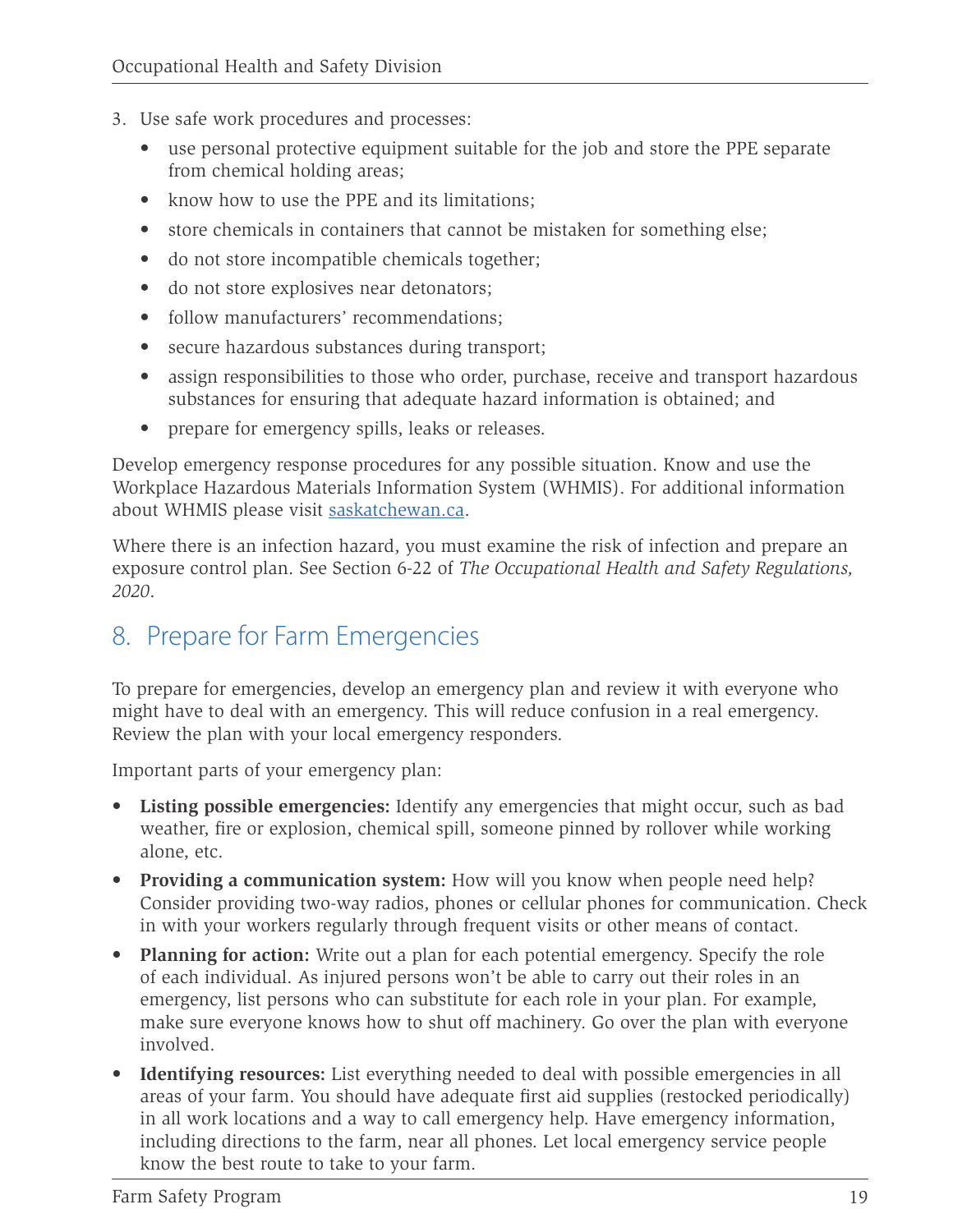<span id="page-23-0"></span>Ensure that you have a way to evacuate a person who may be difficult to reach, for example, in a muddy field. Working in remote locations and alone is one of the greatest hazards in farming. Locating incident victims quickly and administering first aid on the scene can

lessen the impact of an injury and greatly improve the chances of survival in some cases.

## 9. Investigate Incidents and Near-Misses

To investigate an incident or near-miss, you need to find out:

- What caused the incident (immediate events leading up to the incident).
- What contributed to the incident (such as unsafe activities and conditions).
- The root causes that set the stage (such as inadequate safety policies, procedures, or attitudes).
- Ways to prevent a similar incident.

Do not disturb evidence. If necessary, take photographs of the incident scene or make drawings. Interview anyone who saw the incident or was involved. Use these six questions to get the basic information about the incident.

- Who was involved?
- Where did the incident happen?
- When did it happen?
- What were the immediate causes?
- Why did the incident happen (root cause)?
- How can a similar incident be prevented?

Factors to think about include:

- inadequate planning, training, orientation or supervision;
- poorly designed work areas or job procedures (for example, repairing hydraulics on a front end loader without blocking the bucket);
- inadequate, defective, or obsolete tools, machinery and equipment;
- unusual circumstances, such as an emergency that requires workers to perform jobs they don't normally do; and
- jobs that are rarely performed (for example, silo repairs).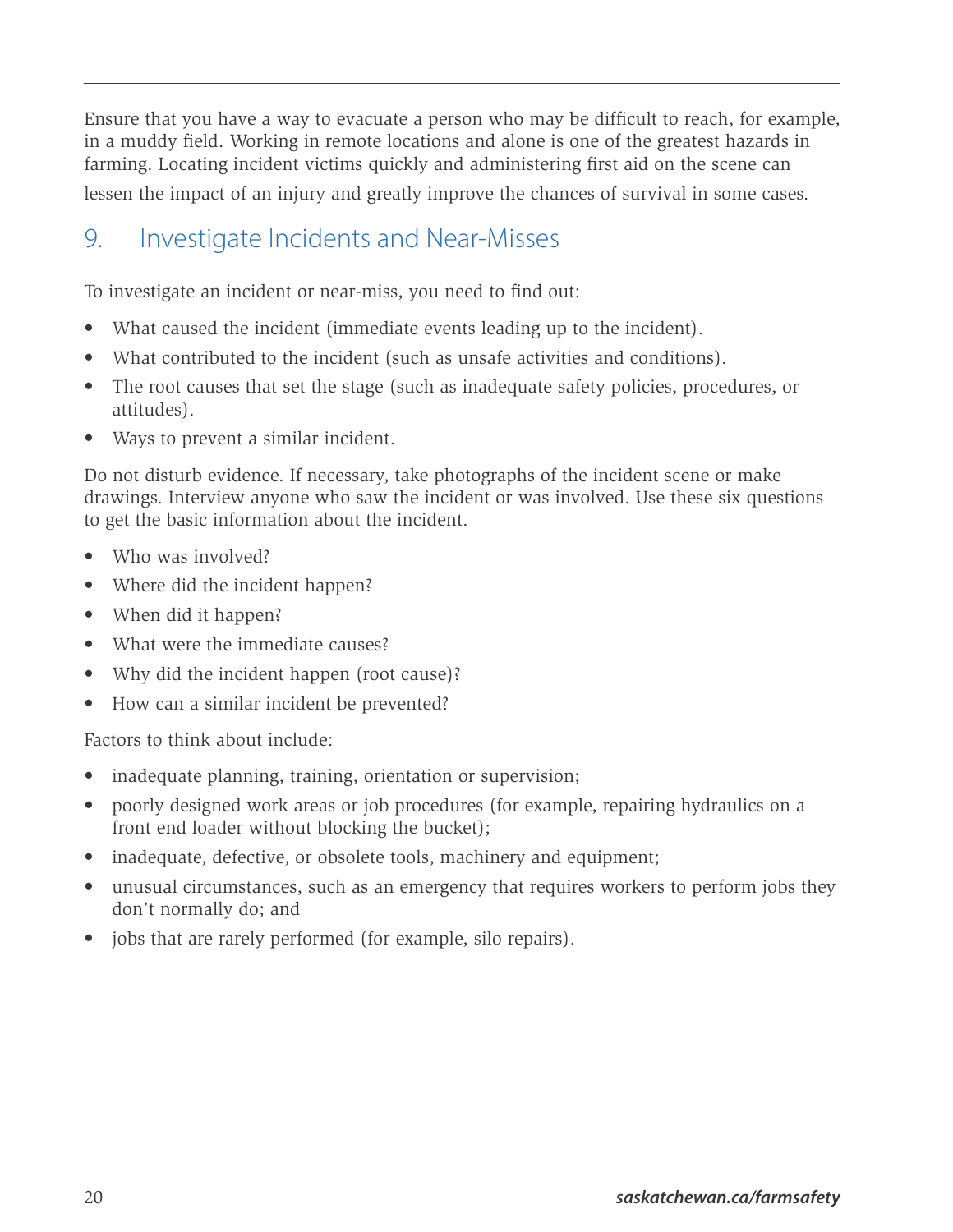# <span id="page-24-0"></span>10. Continually Improve Your Plan

Your farm health and safety plan should be reviewed regularly. Ask your workers to suggest improvements and help you detect and fix problems. Agriculture work is always changing. New technologies and/or problems may require you to:

- re-examine workplace health and safety hazards;
- update work processes in response to changes in knowledge or technology;
- update supervisor/worker training;
- change how supervising is done;
- reassign responsibilities for safety; and
- review your workplace inspection procedure and conduct safety inspections differently.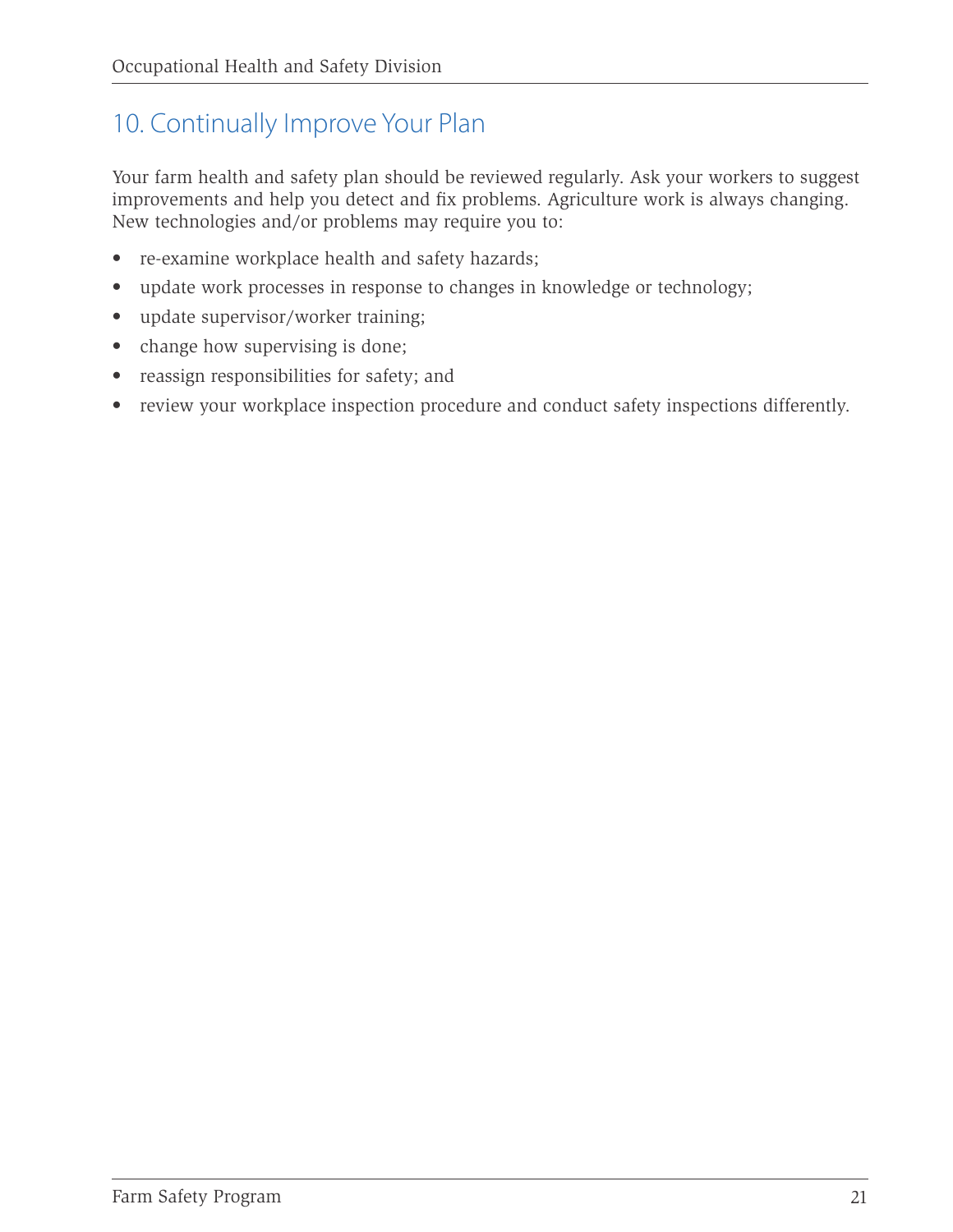# <span id="page-25-0"></span>Legislation

#### **Using legislation to help prevent injury in the farm workplace**

Occupational Health and Safety Legislation was written to help employers and workers deal with safety concerns. The following tables outline some of the regulations affecting agricultural workplaces. Consult *The Saskatchewan Employment Act* and *The Occupational Health and Safety Regulations, 1996* for more details.

| <b>Hazard</b>                                                   | <b>Reference</b>                           |
|-----------------------------------------------------------------|--------------------------------------------|
| Aerial devices and elevating work platforms                     | Section 12-25                              |
| Chemical and biological substances                              | Part 21                                    |
| Confined space entry                                            | Part 18                                    |
| Entrances, exits and ladders                                    | Part 16                                    |
| Exposure control plan                                           | Section 6-22                               |
| Extreme temperature                                             | Section 6-7                                |
| Fire and explosion hazards                                      | Part 25                                    |
| General duties                                                  | Part 3                                     |
| General health requirements                                     | Part 6                                     |
| Inspect your workplace regularly                                | Section 3-17                               |
| Investigate and report incidents causing serious bodily<br>harm | Section 2-2 and 3-18                       |
| Investigate and report dangerous occurrences                    | Section 2-3 and 3-20                       |
| Involve your workers in health and safety                       | Part 4                                     |
| Lifting hazards                                                 | Section 6-15                               |
| Machine safety                                                  | Part 10                                    |
| Noise control and hearing conservation                          | Part 8                                     |
| Powered Mobile Equipment (PME)                                  | Part 11                                    |
| Prepare an emergency response plan                              | Sections 25-2, 30-18, 32-3 and<br>$3 - 11$ |
| Protection against falling                                      | Section 9-2                                |
| Provide training                                                | Section 3-8                                |
| <b>WHMIS</b>                                                    | Part 22                                    |
| Working alone or at isolated places of employment               | Section 3-24                               |

#### **Examples of Regulatory Requirements in** *The Occupational Health and Safety Regulations, 1996*